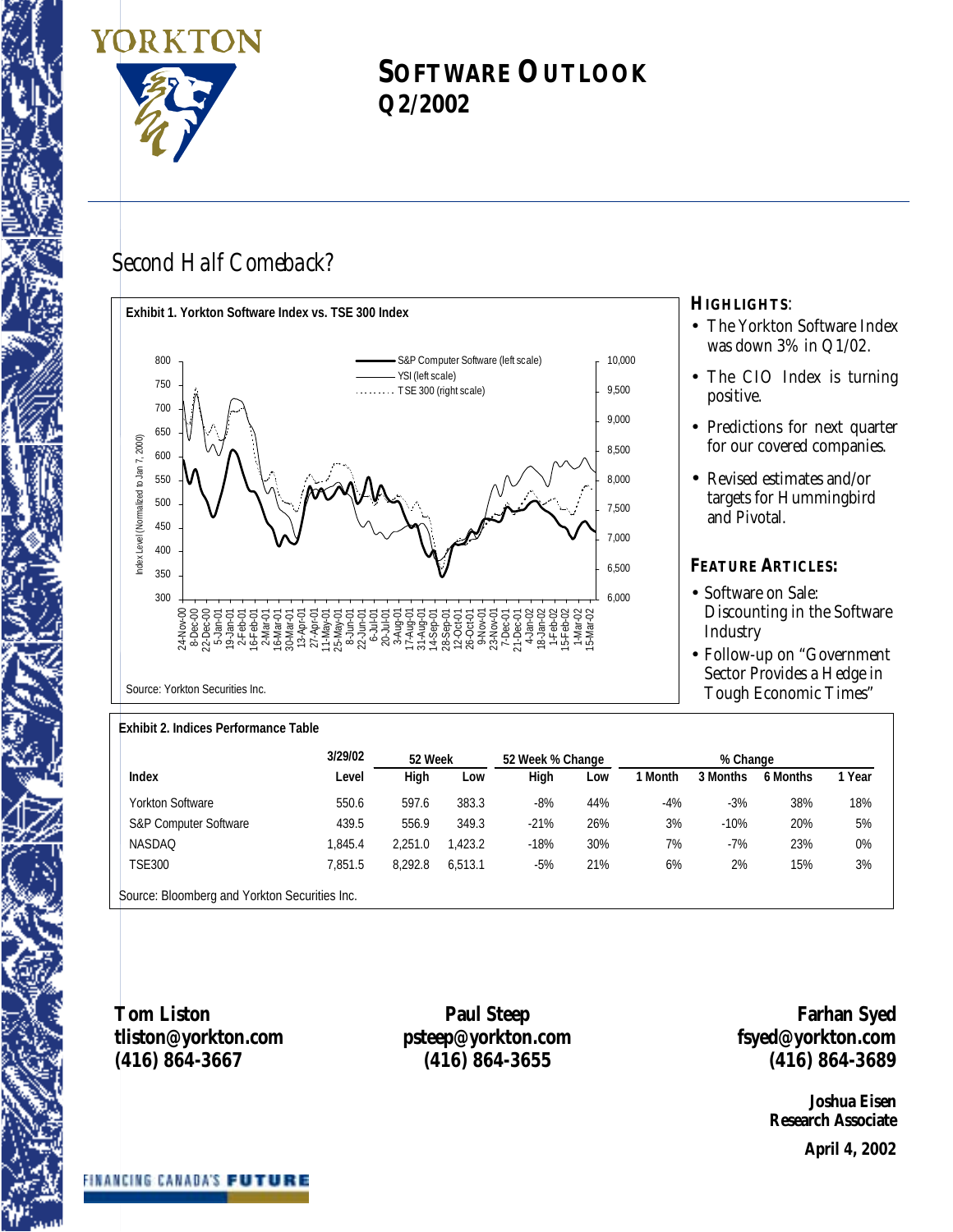# **TABLE OF CONTENTS**

| Feature Artcle: Software on Sale? Discounting In The Software Industry 11 |  |
|---------------------------------------------------------------------------|--|
|                                                                           |  |
|                                                                           |  |
|                                                                           |  |
|                                                                           |  |
|                                                                           |  |
|                                                                           |  |
|                                                                           |  |
|                                                                           |  |
|                                                                           |  |
|                                                                           |  |
|                                                                           |  |
|                                                                           |  |
|                                                                           |  |
|                                                                           |  |
|                                                                           |  |
|                                                                           |  |
|                                                                           |  |
|                                                                           |  |
|                                                                           |  |
|                                                                           |  |
|                                                                           |  |
|                                                                           |  |
|                                                                           |  |
|                                                                           |  |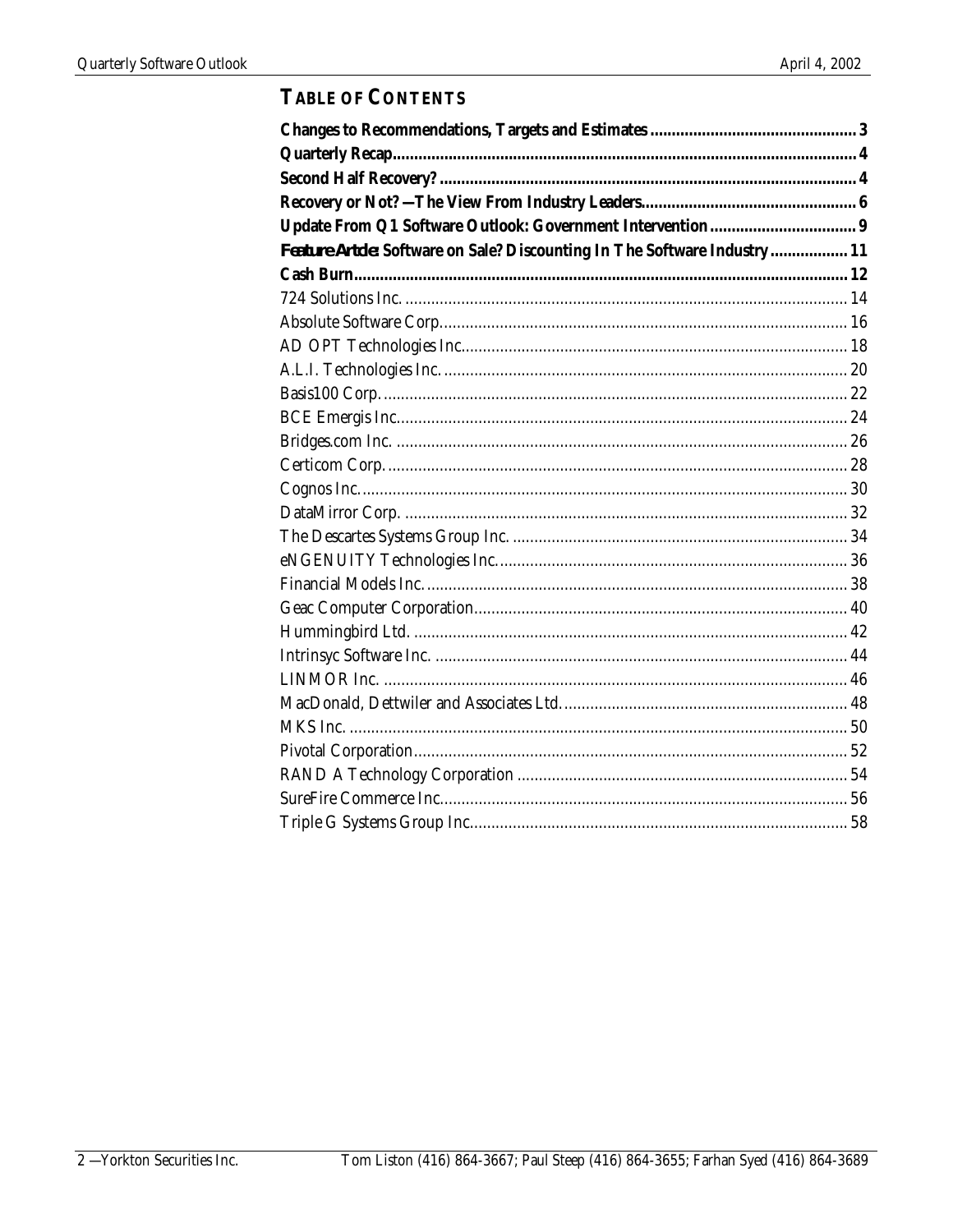| 2003E<br>2003E<br>2002E<br>2000<br>2001E<br>2002E<br><b>Book</b><br>$(\text{5mm})$<br>2001E<br>Value<br>25-Mar<br>2000<br>Price<br>mendation<br>High<br>Company<br>Symbol<br>Analyst<br>(mm)<br>Low<br>(mm)<br>724 Solutions (US\$)<br><b>SVNX</b><br>\$68.9<br><b>NMF</b><br>FS<br>58.4<br>25.7<br>\$1.18<br>\$12.56<br>\$1.04<br>(S0.90)<br>(0.70)<br>(S0.17)<br><b>NMF</b><br><b>NMF</b><br><b>NMF</b><br>\$1.86<br>0.6<br>\$1.50<br>(S1.09)<br>$\overline{4}$<br><b>ALT</b><br>A.L.I. Technologies<br>$\mathfrak{D}$<br>FS<br>7.4<br>366.5<br><b>NMF</b><br>33.9<br>25.8<br>10.7<br>34.25<br>38.49<br>4.05<br>(0.33)<br>0.27<br><b>NMF</b><br>2.94<br>11.6<br>43.00<br>1.01<br>1.33<br>Absolute Software<br>ABT<br>TL<br>14.8<br>8.1<br><b>NMF</b><br><b>NMF</b><br>0.52<br>2 (Spec.)<br>20.3<br>0.40<br>0.69<br>0.31<br>(1.41)<br>(0.53)<br>(0.26)<br><b>NMF</b><br><b>NMF</b><br>0.8<br>1.00<br>(0.18)<br>4.53<br>1.50<br>LIO<br>TL<br>24.9<br>20.6<br>4.38<br>(0.17)<br><b>NMF</b><br>2.16<br>2.0<br>Accelio<br>109.1<br>$\overline{\phantom{a}}$<br>۰.<br>$\overline{\phantom{a}}$<br>$\sim$<br>$\sim$<br>н.<br>$\overline{\phantom{a}}$<br>AD OPT Technologies<br>0.11<br><b>AOP</b><br>47.7<br>TL<br>6.8<br>0.32<br>2.17<br>2.0<br>$\overline{2}$<br>11.2<br>4.26<br>5.15<br>1.80<br>0.05<br>0.19<br>85.2<br>85.2<br>22.4<br>13.3<br>6.25<br>3.25<br>4.69<br>1.20<br>$\overline{2}$<br>TL<br>25.0<br>117.0<br>(0.08)<br>0.26<br>2.6<br>36.0<br><b>NMF</b><br><b>NMF</b><br>27.1<br>1.27<br>6.50<br>Basis100 Corp.<br><b>BAS</b><br>(0.40)<br>0.12<br><b>NMF</b><br>1.5<br>FS<br>1,205.5<br><b>IFM</b><br>$\overline{4}$<br>101.3<br>35.4<br>47.50<br>11.15<br>0.33<br>0.59<br>0.22<br>36.<br><b>NMF</b><br><b>NMF</b><br><b>NMF</b><br>8.06<br>11.90<br>(0.48)<br>15.00<br><b>BCE Emergis</b><br>$\overline{\phantom{a}}$<br>3.8<br><b>BIT</b><br>PS<br>8.3<br>1.25<br>60.8<br>0.13<br>36.2<br><b>NA</b><br>1.25<br>12.9<br>4.71<br>4.95<br>0.13<br>0.31<br>0.49<br>36.2<br>15.2<br>6.00<br>Bridges.com<br><b>CIC</b><br>2 (Spec.<br>78.8<br>1.8<br>FS<br>31.5<br>28.0<br>17.34<br>1.68<br>(0.41)<br>(0.73)<br><b>NMF</b><br><b>NMF</b><br><b>NMF</b><br>1.36<br>4.25<br>Certicom (US\$)<br>2.50<br>(0.74)<br>(0.15)<br><b>NMF</b><br>PS<br>89.5<br>72.0<br>26.27<br>37.5<br>32.0<br>3.26<br>8.1<br><b>COGN</b><br>30.75<br>11.60<br>2,351.2<br>0.70<br>0.43<br>0.72<br>0.82<br>61.1<br>36.5<br>32.75<br>Cognos (US\$)<br>3<br><b>DMC</b><br>2.2<br>$\overline{2}$<br>TL<br>8.2<br>11.25<br>13.50<br>4.52<br>(0.17)<br>0.38<br>0.62<br><b>NMF</b><br>29.6<br><b>NMF</b><br>18.1<br>5.13<br>15.50<br>11.6<br>130.5<br>0.42<br>DataMirror Corp.<br>PS<br>(0.71)<br>(0.74)<br>(0.22)<br><b>NMF</b><br><b>NMF</b><br><b>NMF</b><br><b>DSGX</b><br>3<br>52.1<br>48.7<br>4.26<br>24.15<br>3.81<br><b>NA</b><br>5.88<br>0.7<br>5.50<br>221.9<br>Descartes (US\$)<br>3.10<br>0.70<br>1.42<br>17.2<br>eNGENUITY<br>EGY<br>TL<br>12.1<br>9.4<br>(0.09)<br>(0.28)<br><b>NMF</b><br><b>NMF</b><br>28.4<br><b>NA</b><br>2.20<br>$\Delta$<br>0.05<br>0.11<br>0.6<br>1.66<br><b>FMC</b><br>$\mathbf{3}$<br><b>TL</b><br><b>NMF</b><br>3.29<br>Financial Models Co.<br>3.3<br>6.25<br>9.60<br>3.00<br>(0.18)<br>0.28<br><b>NMF</b><br><b>NMF</b><br>22.3<br>1.9<br>6.25<br>11.9<br>74.4<br>0.03<br>(0.44)<br>8.55<br>1.53<br>2 (Spec.)<br>PS<br>4.25<br>GAC<br>75.7<br>1.05<br><b>NMF</b><br>81.9<br>348.1<br>2.36<br>0.79<br>0.83<br>0.68<br>5.4<br>5.1<br>6.3<br>7.50<br>Geac<br>1.8<br>PS<br>Humminabird (US\$)<br><b>HUMC</b><br>18.3<br>12.5<br>20.79<br>23.75<br>14.15<br>1.97<br>15.9<br>3<br>380.5<br>1.10<br>1.24<br>1.31<br>10.6<br>18.9<br>16.8<br>15.04<br>1.4<br>26.00<br>Intrinsyc Software<br><b>ICS</b><br>$\mathfrak{p}$<br>FS<br>36.4<br>(0.16)<br>(0.12)<br>0.00<br><b>NMF</b><br>0.70<br>38.3<br>2.40<br>3.34<br>1.12<br>91.9<br>0.10<br><b>NMF</b><br><b>NMF</b><br>24.0<br>3.4<br>3.60<br>0.21<br>0.10<br>27.7<br>(0.11)<br>LINMOR<br>2 (Spec.)<br>107.0<br>0.44<br><b>NMF</b><br>LIR<br>TL<br>132.0<br>(0.12)<br>(0.06)<br><b>NMF</b><br><b>NMF</b><br><b>NMF</b><br>0.04<br>5.3<br>0.35<br>$\overline{\phantom{a}}$<br>28.85<br>18.75<br>TL<br>28.5<br>0.72<br>5.9<br>MacDonald Dettwiler<br><b>MDA</b><br>35.7<br>942.5<br>0.58<br>0.97<br>1.21<br>45.5<br><b>NMF</b><br>27.2<br>21.8<br>4.46<br>34.00<br>2<br>26.40<br>2.22<br>1.00<br>0.07<br><b>MKS</b><br><b>TL</b><br>28.4<br>(0.01)<br>(0.07)<br><b>NMF</b><br><b>NMF</b><br><b>NMF</b><br>23.6<br>0.08<br>20.6<br><b>MKX</b><br>$\mathfrak{p}$<br>47.6<br>1.65<br>78.5<br>(1.29)<br>2.50<br>2.25<br>FS<br>9.3<br>0.49<br>0.33<br>2.5<br>ON<br>2 (Spec.)<br>28.2<br>(0.11)<br>(0.74)<br>(0.43)<br>0.01<br><b>NMF</b><br><b>NMF</b><br><b>NMF</b><br>49.0<br>0.20<br>0.85<br>OnX Incorporated<br>13.8<br>PS<br>16.5<br>469.6<br>6.23<br>3.6<br>Open Text (US\$)<br><b>OTEX</b><br>21.2<br>31.79<br>15.75<br>0.74<br>29.9<br>22.15<br>$\sim$<br>$\sim$<br>٠.<br>$\sim$<br>$\sim$<br>۰.<br>$\sim$<br>PS<br>(0.90)<br>0.01<br>1.2<br>24.0<br>21.8<br>114.0<br>(0.25)<br><b>NMF</b><br><b>NMF</b><br><b>NMF</b><br>3.92<br>Pivotal Corp. (US\$)<br><b>PVTL</b><br>3<br>4.75<br>25.70<br>2.36<br>7.00<br>$\sim$<br>$\ddotsc$<br>0.9<br>77.6<br>(0.6)<br>0.0<br><b>RND</b><br>0.3<br>CD<br>$\overline{4}$<br>16.5<br>13.5<br>7.95<br>1.93<br>5.47<br><b>NMF</b><br>2.88<br>3.30<br>3.00<br>4.7<br>15.67<br>1.4<br>Rand<br>3.62<br>0.42<br>45.3<br>0.02<br>0.43<br>SureFire Commerce<br><b>FIR</b><br>FS<br>86.6<br>21.5<br>0.50<br>$\overline{4}$<br>105.3<br><b>NA</b><br>0.01<br>0.02<br><b>NA</b><br>43.0<br>21.5<br>0.9<br>0.60<br>3.00<br>FS<br>2.60<br>0.95<br>49.7<br>0.13<br><b>Triple G Sytems Group</b><br><b>TGG</b><br>$\mathfrak{p}$<br>19.1<br>11.8<br>(0.60)<br>(0.13)<br>0.02<br><b>NMF</b><br>130.0<br>20.0<br>0.23<br>(0.60)<br>11.3<br>3.50 |             |            | Recom-    |    | <b>Shares</b><br>0.5. | Float | Share<br>Price | 52-Week |      | Market<br>Cap. |        | EPS    |        |      |            |            | P/E        |            | <b>Book</b> | Price/ |      | 12-Month<br>Target |
|----------------------------------------------------------------------------------------------------------------------------------------------------------------------------------------------------------------------------------------------------------------------------------------------------------------------------------------------------------------------------------------------------------------------------------------------------------------------------------------------------------------------------------------------------------------------------------------------------------------------------------------------------------------------------------------------------------------------------------------------------------------------------------------------------------------------------------------------------------------------------------------------------------------------------------------------------------------------------------------------------------------------------------------------------------------------------------------------------------------------------------------------------------------------------------------------------------------------------------------------------------------------------------------------------------------------------------------------------------------------------------------------------------------------------------------------------------------------------------------------------------------------------------------------------------------------------------------------------------------------------------------------------------------------------------------------------------------------------------------------------------------------------------------------------------------------------------------------------------------------------------------------------------------------------------------------------------------------------------------------------------------------------------------------------------------------------------------------------------------------------------------------------------------------------------------------------------------------------------------------------------------------------------------------------------------------------------------------------------------------------------------------------------------------------------------------------------------------------------------------------------------------------------------------------------------------------------------------------------------------------------------------------------------------------------------------------------------------------------------------------------------------------------------------------------------------------------------------------------------------------------------------------------------------------------------------------------------------------------------------------------------------------------------------------------------------------------------------------------------------------------------------------------------------------------------------------------------------------------------------------------------------------------------------------------------------------------------------------------------------------------------------------------------------------------------------------------------------------------------------------------------------------------------------------------------------------------------------------------------------------------------------------------------------------------------------------------------------------------------------------------------------------------------------------------------------------------------------------------------------------------------------------------------------------------------------------------------------------------------------------------------------------------------------------------------------------------------------------------------------------------------------------------------------------------------------------------------------------------------------------------------------------------------------------------------------------------------------------------------------------------------------------------------------------------------------------------------------------------------------------------------------------------------------------------------------------------------------------------------------------------------------------------------------------------------------------------------------------------------------------------------------------------------------------------------------------------------------------------------------------------------------------------------------------------------------------------------------------------------------------------------------------------------------------------------------------------------------------------------------------------------------------------------------------------------------------------------------------------------------------------------------------------------------------------------------------------------------------------------------------------------------------------------------------------------------------------------------------------------------------------------------------------------------------------------------------------------------------------------------------------------------------------------------------------------------------------------------------------------------------------------------------------------------------------------------------------|-------------|------------|-----------|----|-----------------------|-------|----------------|---------|------|----------------|--------|--------|--------|------|------------|------------|------------|------------|-------------|--------|------|--------------------|
|                                                                                                                                                                                                                                                                                                                                                                                                                                                                                                                                                                                                                                                                                                                                                                                                                                                                                                                                                                                                                                                                                                                                                                                                                                                                                                                                                                                                                                                                                                                                                                                                                                                                                                                                                                                                                                                                                                                                                                                                                                                                                                                                                                                                                                                                                                                                                                                                                                                                                                                                                                                                                                                                                                                                                                                                                                                                                                                                                                                                                                                                                                                                                                                                                                                                                                                                                                                                                                                                                                                                                                                                                                                                                                                                                                                                                                                                                                                                                                                                                                                                                                                                                                                                                                                                                                                                                                                                                                                                                                                                                                                                                                                                                                                                                                                                                                                                                                                                                                                                                                                                                                                                                                                                                                                                                                                                                                                                                                                                                                                                                                                                                                                                                                                                                                                                                                  |             |            |           |    |                       |       |                |         |      |                |        |        |        |      |            |            |            |            |             |        |      | Return             |
|                                                                                                                                                                                                                                                                                                                                                                                                                                                                                                                                                                                                                                                                                                                                                                                                                                                                                                                                                                                                                                                                                                                                                                                                                                                                                                                                                                                                                                                                                                                                                                                                                                                                                                                                                                                                                                                                                                                                                                                                                                                                                                                                                                                                                                                                                                                                                                                                                                                                                                                                                                                                                                                                                                                                                                                                                                                                                                                                                                                                                                                                                                                                                                                                                                                                                                                                                                                                                                                                                                                                                                                                                                                                                                                                                                                                                                                                                                                                                                                                                                                                                                                                                                                                                                                                                                                                                                                                                                                                                                                                                                                                                                                                                                                                                                                                                                                                                                                                                                                                                                                                                                                                                                                                                                                                                                                                                                                                                                                                                                                                                                                                                                                                                                                                                                                                                                  |             |            |           |    |                       |       |                |         |      |                |        |        |        |      |            |            |            |            |             |        |      | 27%                |
|                                                                                                                                                                                                                                                                                                                                                                                                                                                                                                                                                                                                                                                                                                                                                                                                                                                                                                                                                                                                                                                                                                                                                                                                                                                                                                                                                                                                                                                                                                                                                                                                                                                                                                                                                                                                                                                                                                                                                                                                                                                                                                                                                                                                                                                                                                                                                                                                                                                                                                                                                                                                                                                                                                                                                                                                                                                                                                                                                                                                                                                                                                                                                                                                                                                                                                                                                                                                                                                                                                                                                                                                                                                                                                                                                                                                                                                                                                                                                                                                                                                                                                                                                                                                                                                                                                                                                                                                                                                                                                                                                                                                                                                                                                                                                                                                                                                                                                                                                                                                                                                                                                                                                                                                                                                                                                                                                                                                                                                                                                                                                                                                                                                                                                                                                                                                                                  |             |            |           |    |                       |       |                |         |      |                |        |        |        |      |            |            |            |            |             |        |      | 26%                |
|                                                                                                                                                                                                                                                                                                                                                                                                                                                                                                                                                                                                                                                                                                                                                                                                                                                                                                                                                                                                                                                                                                                                                                                                                                                                                                                                                                                                                                                                                                                                                                                                                                                                                                                                                                                                                                                                                                                                                                                                                                                                                                                                                                                                                                                                                                                                                                                                                                                                                                                                                                                                                                                                                                                                                                                                                                                                                                                                                                                                                                                                                                                                                                                                                                                                                                                                                                                                                                                                                                                                                                                                                                                                                                                                                                                                                                                                                                                                                                                                                                                                                                                                                                                                                                                                                                                                                                                                                                                                                                                                                                                                                                                                                                                                                                                                                                                                                                                                                                                                                                                                                                                                                                                                                                                                                                                                                                                                                                                                                                                                                                                                                                                                                                                                                                                                                                  |             |            |           |    |                       |       |                |         |      |                |        |        |        |      |            |            |            |            |             |        |      | 150%               |
|                                                                                                                                                                                                                                                                                                                                                                                                                                                                                                                                                                                                                                                                                                                                                                                                                                                                                                                                                                                                                                                                                                                                                                                                                                                                                                                                                                                                                                                                                                                                                                                                                                                                                                                                                                                                                                                                                                                                                                                                                                                                                                                                                                                                                                                                                                                                                                                                                                                                                                                                                                                                                                                                                                                                                                                                                                                                                                                                                                                                                                                                                                                                                                                                                                                                                                                                                                                                                                                                                                                                                                                                                                                                                                                                                                                                                                                                                                                                                                                                                                                                                                                                                                                                                                                                                                                                                                                                                                                                                                                                                                                                                                                                                                                                                                                                                                                                                                                                                                                                                                                                                                                                                                                                                                                                                                                                                                                                                                                                                                                                                                                                                                                                                                                                                                                                                                  |             |            |           |    |                       |       |                |         |      |                |        |        |        |      |            |            |            |            |             |        |      | <b>NA</b>          |
|                                                                                                                                                                                                                                                                                                                                                                                                                                                                                                                                                                                                                                                                                                                                                                                                                                                                                                                                                                                                                                                                                                                                                                                                                                                                                                                                                                                                                                                                                                                                                                                                                                                                                                                                                                                                                                                                                                                                                                                                                                                                                                                                                                                                                                                                                                                                                                                                                                                                                                                                                                                                                                                                                                                                                                                                                                                                                                                                                                                                                                                                                                                                                                                                                                                                                                                                                                                                                                                                                                                                                                                                                                                                                                                                                                                                                                                                                                                                                                                                                                                                                                                                                                                                                                                                                                                                                                                                                                                                                                                                                                                                                                                                                                                                                                                                                                                                                                                                                                                                                                                                                                                                                                                                                                                                                                                                                                                                                                                                                                                                                                                                                                                                                                                                                                                                                                  |             |            |           |    |                       |       |                |         |      |                |        |        |        |      |            |            |            |            |             |        |      | 47%                |
|                                                                                                                                                                                                                                                                                                                                                                                                                                                                                                                                                                                                                                                                                                                                                                                                                                                                                                                                                                                                                                                                                                                                                                                                                                                                                                                                                                                                                                                                                                                                                                                                                                                                                                                                                                                                                                                                                                                                                                                                                                                                                                                                                                                                                                                                                                                                                                                                                                                                                                                                                                                                                                                                                                                                                                                                                                                                                                                                                                                                                                                                                                                                                                                                                                                                                                                                                                                                                                                                                                                                                                                                                                                                                                                                                                                                                                                                                                                                                                                                                                                                                                                                                                                                                                                                                                                                                                                                                                                                                                                                                                                                                                                                                                                                                                                                                                                                                                                                                                                                                                                                                                                                                                                                                                                                                                                                                                                                                                                                                                                                                                                                                                                                                                                                                                                                                                  |             |            |           |    |                       |       |                |         |      |                |        |        |        |      |            |            |            |            |             |        |      | 100%               |
|                                                                                                                                                                                                                                                                                                                                                                                                                                                                                                                                                                                                                                                                                                                                                                                                                                                                                                                                                                                                                                                                                                                                                                                                                                                                                                                                                                                                                                                                                                                                                                                                                                                                                                                                                                                                                                                                                                                                                                                                                                                                                                                                                                                                                                                                                                                                                                                                                                                                                                                                                                                                                                                                                                                                                                                                                                                                                                                                                                                                                                                                                                                                                                                                                                                                                                                                                                                                                                                                                                                                                                                                                                                                                                                                                                                                                                                                                                                                                                                                                                                                                                                                                                                                                                                                                                                                                                                                                                                                                                                                                                                                                                                                                                                                                                                                                                                                                                                                                                                                                                                                                                                                                                                                                                                                                                                                                                                                                                                                                                                                                                                                                                                                                                                                                                                                                                  |             |            |           |    |                       |       |                |         |      |                |        |        |        |      |            |            |            |            |             |        |      | 26%                |
|                                                                                                                                                                                                                                                                                                                                                                                                                                                                                                                                                                                                                                                                                                                                                                                                                                                                                                                                                                                                                                                                                                                                                                                                                                                                                                                                                                                                                                                                                                                                                                                                                                                                                                                                                                                                                                                                                                                                                                                                                                                                                                                                                                                                                                                                                                                                                                                                                                                                                                                                                                                                                                                                                                                                                                                                                                                                                                                                                                                                                                                                                                                                                                                                                                                                                                                                                                                                                                                                                                                                                                                                                                                                                                                                                                                                                                                                                                                                                                                                                                                                                                                                                                                                                                                                                                                                                                                                                                                                                                                                                                                                                                                                                                                                                                                                                                                                                                                                                                                                                                                                                                                                                                                                                                                                                                                                                                                                                                                                                                                                                                                                                                                                                                                                                                                                                                  |             |            |           |    |                       |       |                |         |      |                |        |        |        |      |            |            |            |            |             |        |      | 27%                |
|                                                                                                                                                                                                                                                                                                                                                                                                                                                                                                                                                                                                                                                                                                                                                                                                                                                                                                                                                                                                                                                                                                                                                                                                                                                                                                                                                                                                                                                                                                                                                                                                                                                                                                                                                                                                                                                                                                                                                                                                                                                                                                                                                                                                                                                                                                                                                                                                                                                                                                                                                                                                                                                                                                                                                                                                                                                                                                                                                                                                                                                                                                                                                                                                                                                                                                                                                                                                                                                                                                                                                                                                                                                                                                                                                                                                                                                                                                                                                                                                                                                                                                                                                                                                                                                                                                                                                                                                                                                                                                                                                                                                                                                                                                                                                                                                                                                                                                                                                                                                                                                                                                                                                                                                                                                                                                                                                                                                                                                                                                                                                                                                                                                                                                                                                                                                                                  |             |            |           |    |                       |       |                |         |      |                |        |        |        |      |            |            |            |            |             |        |      | 70%                |
|                                                                                                                                                                                                                                                                                                                                                                                                                                                                                                                                                                                                                                                                                                                                                                                                                                                                                                                                                                                                                                                                                                                                                                                                                                                                                                                                                                                                                                                                                                                                                                                                                                                                                                                                                                                                                                                                                                                                                                                                                                                                                                                                                                                                                                                                                                                                                                                                                                                                                                                                                                                                                                                                                                                                                                                                                                                                                                                                                                                                                                                                                                                                                                                                                                                                                                                                                                                                                                                                                                                                                                                                                                                                                                                                                                                                                                                                                                                                                                                                                                                                                                                                                                                                                                                                                                                                                                                                                                                                                                                                                                                                                                                                                                                                                                                                                                                                                                                                                                                                                                                                                                                                                                                                                                                                                                                                                                                                                                                                                                                                                                                                                                                                                                                                                                                                                                  |             |            |           |    |                       |       |                |         |      |                |        |        |        |      |            |            |            |            |             |        |      | 25%                |
|                                                                                                                                                                                                                                                                                                                                                                                                                                                                                                                                                                                                                                                                                                                                                                                                                                                                                                                                                                                                                                                                                                                                                                                                                                                                                                                                                                                                                                                                                                                                                                                                                                                                                                                                                                                                                                                                                                                                                                                                                                                                                                                                                                                                                                                                                                                                                                                                                                                                                                                                                                                                                                                                                                                                                                                                                                                                                                                                                                                                                                                                                                                                                                                                                                                                                                                                                                                                                                                                                                                                                                                                                                                                                                                                                                                                                                                                                                                                                                                                                                                                                                                                                                                                                                                                                                                                                                                                                                                                                                                                                                                                                                                                                                                                                                                                                                                                                                                                                                                                                                                                                                                                                                                                                                                                                                                                                                                                                                                                                                                                                                                                                                                                                                                                                                                                                                  |             |            |           |    |                       |       |                |         |      |                |        |        |        |      |            |            |            |            |             |        |      | 38%                |
|                                                                                                                                                                                                                                                                                                                                                                                                                                                                                                                                                                                                                                                                                                                                                                                                                                                                                                                                                                                                                                                                                                                                                                                                                                                                                                                                                                                                                                                                                                                                                                                                                                                                                                                                                                                                                                                                                                                                                                                                                                                                                                                                                                                                                                                                                                                                                                                                                                                                                                                                                                                                                                                                                                                                                                                                                                                                                                                                                                                                                                                                                                                                                                                                                                                                                                                                                                                                                                                                                                                                                                                                                                                                                                                                                                                                                                                                                                                                                                                                                                                                                                                                                                                                                                                                                                                                                                                                                                                                                                                                                                                                                                                                                                                                                                                                                                                                                                                                                                                                                                                                                                                                                                                                                                                                                                                                                                                                                                                                                                                                                                                                                                                                                                                                                                                                                                  |             |            |           |    |                       |       |                |         |      |                |        |        |        |      |            |            |            |            |             |        |      | 29%                |
|                                                                                                                                                                                                                                                                                                                                                                                                                                                                                                                                                                                                                                                                                                                                                                                                                                                                                                                                                                                                                                                                                                                                                                                                                                                                                                                                                                                                                                                                                                                                                                                                                                                                                                                                                                                                                                                                                                                                                                                                                                                                                                                                                                                                                                                                                                                                                                                                                                                                                                                                                                                                                                                                                                                                                                                                                                                                                                                                                                                                                                                                                                                                                                                                                                                                                                                                                                                                                                                                                                                                                                                                                                                                                                                                                                                                                                                                                                                                                                                                                                                                                                                                                                                                                                                                                                                                                                                                                                                                                                                                                                                                                                                                                                                                                                                                                                                                                                                                                                                                                                                                                                                                                                                                                                                                                                                                                                                                                                                                                                                                                                                                                                                                                                                                                                                                                                  |             |            |           |    |                       |       |                |         |      |                |        |        |        |      |            |            |            |            |             |        |      | 55%                |
|                                                                                                                                                                                                                                                                                                                                                                                                                                                                                                                                                                                                                                                                                                                                                                                                                                                                                                                                                                                                                                                                                                                                                                                                                                                                                                                                                                                                                                                                                                                                                                                                                                                                                                                                                                                                                                                                                                                                                                                                                                                                                                                                                                                                                                                                                                                                                                                                                                                                                                                                                                                                                                                                                                                                                                                                                                                                                                                                                                                                                                                                                                                                                                                                                                                                                                                                                                                                                                                                                                                                                                                                                                                                                                                                                                                                                                                                                                                                                                                                                                                                                                                                                                                                                                                                                                                                                                                                                                                                                                                                                                                                                                                                                                                                                                                                                                                                                                                                                                                                                                                                                                                                                                                                                                                                                                                                                                                                                                                                                                                                                                                                                                                                                                                                                                                                                                  |             |            |           |    |                       |       |                |         |      |                |        |        |        |      |            |            |            |            |             |        |      | 0%                 |
|                                                                                                                                                                                                                                                                                                                                                                                                                                                                                                                                                                                                                                                                                                                                                                                                                                                                                                                                                                                                                                                                                                                                                                                                                                                                                                                                                                                                                                                                                                                                                                                                                                                                                                                                                                                                                                                                                                                                                                                                                                                                                                                                                                                                                                                                                                                                                                                                                                                                                                                                                                                                                                                                                                                                                                                                                                                                                                                                                                                                                                                                                                                                                                                                                                                                                                                                                                                                                                                                                                                                                                                                                                                                                                                                                                                                                                                                                                                                                                                                                                                                                                                                                                                                                                                                                                                                                                                                                                                                                                                                                                                                                                                                                                                                                                                                                                                                                                                                                                                                                                                                                                                                                                                                                                                                                                                                                                                                                                                                                                                                                                                                                                                                                                                                                                                                                                  |             |            |           |    |                       |       |                |         |      |                |        |        |        |      |            |            |            |            |             |        |      | 76%                |
|                                                                                                                                                                                                                                                                                                                                                                                                                                                                                                                                                                                                                                                                                                                                                                                                                                                                                                                                                                                                                                                                                                                                                                                                                                                                                                                                                                                                                                                                                                                                                                                                                                                                                                                                                                                                                                                                                                                                                                                                                                                                                                                                                                                                                                                                                                                                                                                                                                                                                                                                                                                                                                                                                                                                                                                                                                                                                                                                                                                                                                                                                                                                                                                                                                                                                                                                                                                                                                                                                                                                                                                                                                                                                                                                                                                                                                                                                                                                                                                                                                                                                                                                                                                                                                                                                                                                                                                                                                                                                                                                                                                                                                                                                                                                                                                                                                                                                                                                                                                                                                                                                                                                                                                                                                                                                                                                                                                                                                                                                                                                                                                                                                                                                                                                                                                                                                  |             |            |           |    |                       |       |                |         |      |                |        |        |        |      |            |            |            |            |             |        |      | 25%                |
|                                                                                                                                                                                                                                                                                                                                                                                                                                                                                                                                                                                                                                                                                                                                                                                                                                                                                                                                                                                                                                                                                                                                                                                                                                                                                                                                                                                                                                                                                                                                                                                                                                                                                                                                                                                                                                                                                                                                                                                                                                                                                                                                                                                                                                                                                                                                                                                                                                                                                                                                                                                                                                                                                                                                                                                                                                                                                                                                                                                                                                                                                                                                                                                                                                                                                                                                                                                                                                                                                                                                                                                                                                                                                                                                                                                                                                                                                                                                                                                                                                                                                                                                                                                                                                                                                                                                                                                                                                                                                                                                                                                                                                                                                                                                                                                                                                                                                                                                                                                                                                                                                                                                                                                                                                                                                                                                                                                                                                                                                                                                                                                                                                                                                                                                                                                                                                  |             |            |           |    |                       |       |                |         |      |                |        |        |        |      |            |            |            |            |             |        |      | 50%                |
|                                                                                                                                                                                                                                                                                                                                                                                                                                                                                                                                                                                                                                                                                                                                                                                                                                                                                                                                                                                                                                                                                                                                                                                                                                                                                                                                                                                                                                                                                                                                                                                                                                                                                                                                                                                                                                                                                                                                                                                                                                                                                                                                                                                                                                                                                                                                                                                                                                                                                                                                                                                                                                                                                                                                                                                                                                                                                                                                                                                                                                                                                                                                                                                                                                                                                                                                                                                                                                                                                                                                                                                                                                                                                                                                                                                                                                                                                                                                                                                                                                                                                                                                                                                                                                                                                                                                                                                                                                                                                                                                                                                                                                                                                                                                                                                                                                                                                                                                                                                                                                                                                                                                                                                                                                                                                                                                                                                                                                                                                                                                                                                                                                                                                                                                                                                                                                  |             |            |           |    |                       |       |                |         |      |                |        |        |        |      |            |            |            |            |             |        |      | 67%                |
|                                                                                                                                                                                                                                                                                                                                                                                                                                                                                                                                                                                                                                                                                                                                                                                                                                                                                                                                                                                                                                                                                                                                                                                                                                                                                                                                                                                                                                                                                                                                                                                                                                                                                                                                                                                                                                                                                                                                                                                                                                                                                                                                                                                                                                                                                                                                                                                                                                                                                                                                                                                                                                                                                                                                                                                                                                                                                                                                                                                                                                                                                                                                                                                                                                                                                                                                                                                                                                                                                                                                                                                                                                                                                                                                                                                                                                                                                                                                                                                                                                                                                                                                                                                                                                                                                                                                                                                                                                                                                                                                                                                                                                                                                                                                                                                                                                                                                                                                                                                                                                                                                                                                                                                                                                                                                                                                                                                                                                                                                                                                                                                                                                                                                                                                                                                                                                  |             |            |           |    |                       |       |                |         |      |                |        |        |        |      |            |            |            |            |             |        |      | 29%                |
|                                                                                                                                                                                                                                                                                                                                                                                                                                                                                                                                                                                                                                                                                                                                                                                                                                                                                                                                                                                                                                                                                                                                                                                                                                                                                                                                                                                                                                                                                                                                                                                                                                                                                                                                                                                                                                                                                                                                                                                                                                                                                                                                                                                                                                                                                                                                                                                                                                                                                                                                                                                                                                                                                                                                                                                                                                                                                                                                                                                                                                                                                                                                                                                                                                                                                                                                                                                                                                                                                                                                                                                                                                                                                                                                                                                                                                                                                                                                                                                                                                                                                                                                                                                                                                                                                                                                                                                                                                                                                                                                                                                                                                                                                                                                                                                                                                                                                                                                                                                                                                                                                                                                                                                                                                                                                                                                                                                                                                                                                                                                                                                                                                                                                                                                                                                                                                  |             |            |           |    |                       |       |                |         |      |                |        |        |        |      |            |            |            |            |             |        |      | 52%                |
|                                                                                                                                                                                                                                                                                                                                                                                                                                                                                                                                                                                                                                                                                                                                                                                                                                                                                                                                                                                                                                                                                                                                                                                                                                                                                                                                                                                                                                                                                                                                                                                                                                                                                                                                                                                                                                                                                                                                                                                                                                                                                                                                                                                                                                                                                                                                                                                                                                                                                                                                                                                                                                                                                                                                                                                                                                                                                                                                                                                                                                                                                                                                                                                                                                                                                                                                                                                                                                                                                                                                                                                                                                                                                                                                                                                                                                                                                                                                                                                                                                                                                                                                                                                                                                                                                                                                                                                                                                                                                                                                                                                                                                                                                                                                                                                                                                                                                                                                                                                                                                                                                                                                                                                                                                                                                                                                                                                                                                                                                                                                                                                                                                                                                                                                                                                                                                  |             |            |           |    |                       |       |                |         |      |                |        |        |        |      |            |            |            |            |             |        |      | 73%                |
|                                                                                                                                                                                                                                                                                                                                                                                                                                                                                                                                                                                                                                                                                                                                                                                                                                                                                                                                                                                                                                                                                                                                                                                                                                                                                                                                                                                                                                                                                                                                                                                                                                                                                                                                                                                                                                                                                                                                                                                                                                                                                                                                                                                                                                                                                                                                                                                                                                                                                                                                                                                                                                                                                                                                                                                                                                                                                                                                                                                                                                                                                                                                                                                                                                                                                                                                                                                                                                                                                                                                                                                                                                                                                                                                                                                                                                                                                                                                                                                                                                                                                                                                                                                                                                                                                                                                                                                                                                                                                                                                                                                                                                                                                                                                                                                                                                                                                                                                                                                                                                                                                                                                                                                                                                                                                                                                                                                                                                                                                                                                                                                                                                                                                                                                                                                                                                  |             |            |           |    |                       |       |                |         |      |                |        |        |        |      |            |            |            |            |             |        |      | <b>NA</b>          |
|                                                                                                                                                                                                                                                                                                                                                                                                                                                                                                                                                                                                                                                                                                                                                                                                                                                                                                                                                                                                                                                                                                                                                                                                                                                                                                                                                                                                                                                                                                                                                                                                                                                                                                                                                                                                                                                                                                                                                                                                                                                                                                                                                                                                                                                                                                                                                                                                                                                                                                                                                                                                                                                                                                                                                                                                                                                                                                                                                                                                                                                                                                                                                                                                                                                                                                                                                                                                                                                                                                                                                                                                                                                                                                                                                                                                                                                                                                                                                                                                                                                                                                                                                                                                                                                                                                                                                                                                                                                                                                                                                                                                                                                                                                                                                                                                                                                                                                                                                                                                                                                                                                                                                                                                                                                                                                                                                                                                                                                                                                                                                                                                                                                                                                                                                                                                                                  |             |            |           |    |                       |       |                |         |      |                |        |        |        |      |            |            |            |            |             |        |      | 47%                |
|                                                                                                                                                                                                                                                                                                                                                                                                                                                                                                                                                                                                                                                                                                                                                                                                                                                                                                                                                                                                                                                                                                                                                                                                                                                                                                                                                                                                                                                                                                                                                                                                                                                                                                                                                                                                                                                                                                                                                                                                                                                                                                                                                                                                                                                                                                                                                                                                                                                                                                                                                                                                                                                                                                                                                                                                                                                                                                                                                                                                                                                                                                                                                                                                                                                                                                                                                                                                                                                                                                                                                                                                                                                                                                                                                                                                                                                                                                                                                                                                                                                                                                                                                                                                                                                                                                                                                                                                                                                                                                                                                                                                                                                                                                                                                                                                                                                                                                                                                                                                                                                                                                                                                                                                                                                                                                                                                                                                                                                                                                                                                                                                                                                                                                                                                                                                                                  |             |            |           |    |                       |       |                |         |      |                |        |        |        |      |            |            |            |            |             |        |      | $-36%$             |
|                                                                                                                                                                                                                                                                                                                                                                                                                                                                                                                                                                                                                                                                                                                                                                                                                                                                                                                                                                                                                                                                                                                                                                                                                                                                                                                                                                                                                                                                                                                                                                                                                                                                                                                                                                                                                                                                                                                                                                                                                                                                                                                                                                                                                                                                                                                                                                                                                                                                                                                                                                                                                                                                                                                                                                                                                                                                                                                                                                                                                                                                                                                                                                                                                                                                                                                                                                                                                                                                                                                                                                                                                                                                                                                                                                                                                                                                                                                                                                                                                                                                                                                                                                                                                                                                                                                                                                                                                                                                                                                                                                                                                                                                                                                                                                                                                                                                                                                                                                                                                                                                                                                                                                                                                                                                                                                                                                                                                                                                                                                                                                                                                                                                                                                                                                                                                                  |             |            |           |    |                       |       |                |         |      |                |        |        |        |      |            |            |            |            |             |        |      | 40%                |
|                                                                                                                                                                                                                                                                                                                                                                                                                                                                                                                                                                                                                                                                                                                                                                                                                                                                                                                                                                                                                                                                                                                                                                                                                                                                                                                                                                                                                                                                                                                                                                                                                                                                                                                                                                                                                                                                                                                                                                                                                                                                                                                                                                                                                                                                                                                                                                                                                                                                                                                                                                                                                                                                                                                                                                                                                                                                                                                                                                                                                                                                                                                                                                                                                                                                                                                                                                                                                                                                                                                                                                                                                                                                                                                                                                                                                                                                                                                                                                                                                                                                                                                                                                                                                                                                                                                                                                                                                                                                                                                                                                                                                                                                                                                                                                                                                                                                                                                                                                                                                                                                                                                                                                                                                                                                                                                                                                                                                                                                                                                                                                                                                                                                                                                                                                                                                                  |             |            |           |    |                       |       |                |         |      |                |        |        |        |      |            |            |            |            |             |        |      | 35%                |
|                                                                                                                                                                                                                                                                                                                                                                                                                                                                                                                                                                                                                                                                                                                                                                                                                                                                                                                                                                                                                                                                                                                                                                                                                                                                                                                                                                                                                                                                                                                                                                                                                                                                                                                                                                                                                                                                                                                                                                                                                                                                                                                                                                                                                                                                                                                                                                                                                                                                                                                                                                                                                                                                                                                                                                                                                                                                                                                                                                                                                                                                                                                                                                                                                                                                                                                                                                                                                                                                                                                                                                                                                                                                                                                                                                                                                                                                                                                                                                                                                                                                                                                                                                                                                                                                                                                                                                                                                                                                                                                                                                                                                                                                                                                                                                                                                                                                                                                                                                                                                                                                                                                                                                                                                                                                                                                                                                                                                                                                                                                                                                                                                                                                                                                                                                                                                                  | Xenos Group | <b>XNS</b> | 2 (Spec.) | FS | 8.5                   | 4.2   | 1.35           | 3.00    | 0.90 | 11.5           | (1.19) | (1.06) | (0.06) | 0.18 | <b>NMF</b> | <b>NMF</b> | <b>NMF</b> | <b>NMF</b> | 2.93        | 0.5    | 2.50 | 85%                |

#### **CHANGES TO RECOMMENDATIONS, TARGETS AND ESTIMATES**

In the process of writing this report, we reviewed our models and valuations for all of our companies and have made the following adjustments:

|                     | <b>Exhibit 4. Changes to Recommendations, Targets and Estimates</b> |                 |                  |                  |                |          |                  |                  |  |  |
|---------------------|---------------------------------------------------------------------|-----------------|------------------|------------------|----------------|----------|------------------|------------------|--|--|
|                     |                                                                     | <b>Previous</b> |                  |                  | <b>Revised</b> |          |                  |                  |  |  |
|                     |                                                                     |                 | <b>Estimates</b> | <b>Estimates</b> |                |          | <b>Estimates</b> | <b>Estimates</b> |  |  |
| Company             | Recommendation                                                      | Target          | (current)        | (next)           | Recommendation | Target   | (current)        | (next)           |  |  |
| Hummingbird         | 3-Accumulate                                                        | US\$26.00       | <b>US\$1.24</b>  | <b>US\$1.33</b>  | N/C            | N/C      | N/C              | <b>US\$1.31</b>  |  |  |
| Pivotal             | 3-Accumulate                                                        | <b>US\$7.50</b> | US\$(0.89)       | US\$0.06         | N/C            | US\$7.00 | US\$(0.90)       | US\$0.01         |  |  |
| Coverage Initiation |                                                                     |                 |                  |                  |                |          |                  |                  |  |  |
| Triple G Systems    |                                                                     |                 |                  |                  | 2-Buy          | \$3.50   | \$0.02           | \$0.13           |  |  |

#### **Hummingbird (Page 43)**

We are revising our revenue and EPS estimates for Hummingbird for F2003 based on our belief that software vendors are less likely to see a recovery in the back half of calendar 2002. Our revenue estimate goes from US\$246.6 million to US\$235.5 million and EPS moves from US\$1.33 to US\$1.31. We maintaining our 3-Accumulate recommendation and 12-month target price of US\$26.00.

#### **Pivotal (Page 53)**

We are revising our revenue and EPS estimates for Pivotal for F2002 and F2003 based on our belief that software vendors are less likely to see a recovery in the back half of calendar 2002. In F2002 our revenue estimate goes from US\$70.0 million to US\$68.8 million and EPS moves from US\$(0.89) to US\$(0.90). For F2003 our revenue estimate goes from US\$89.0 million to US\$85.2 million and our EPS moves from US\$0.06 to US\$0.01. We are maintaining our 3-Accumulate recommendation and lowering 12-month target price to US\$7.00 from US\$7.50.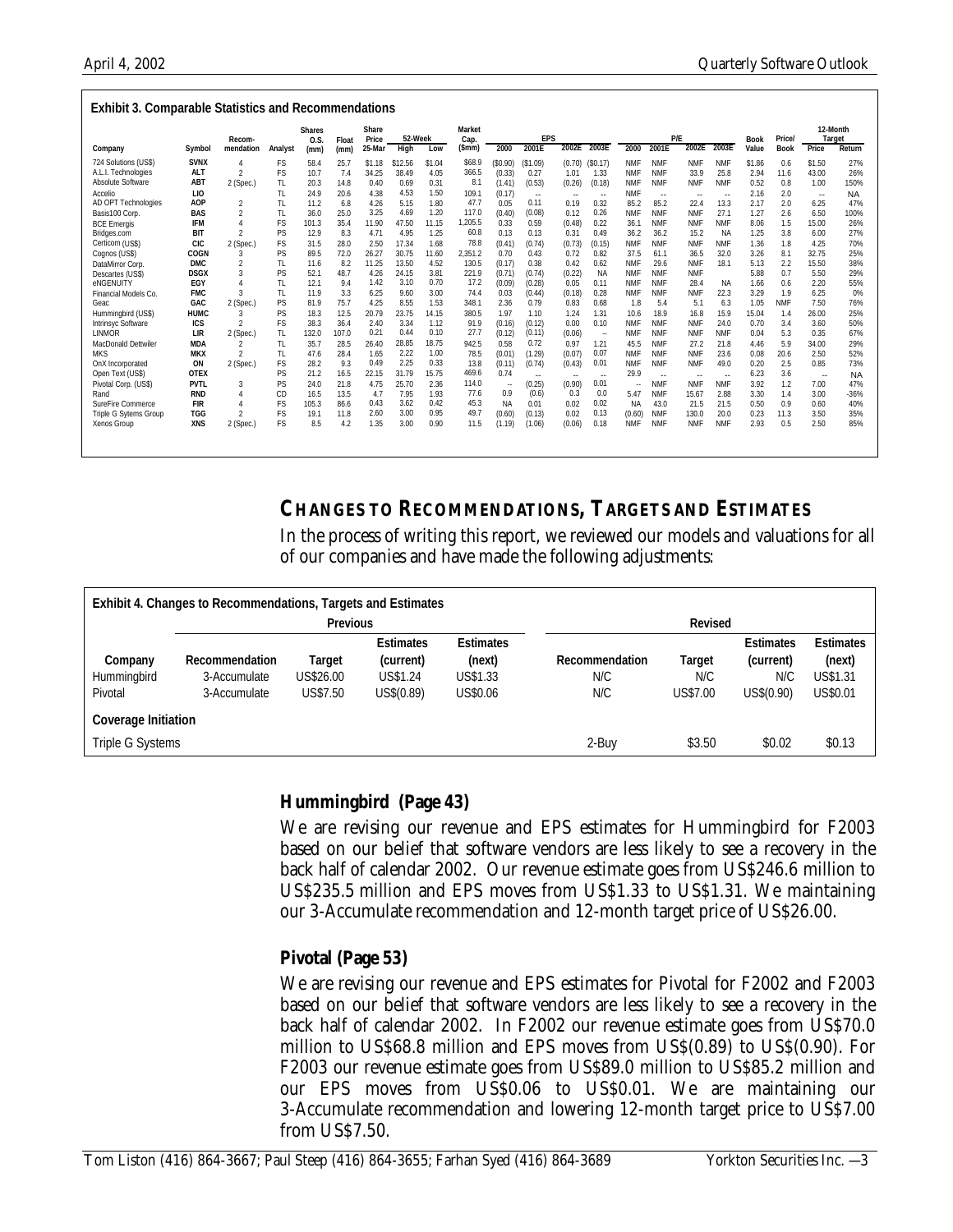## **QUARTERLY RECAP**

During the second quarter, the Yorkton Software Index (YSI) declined, by 3%, closing at 550.6, down from 569.6 last quarter (see Exhibit 1). We are making a number of adjusts to the YSI based on stock price movement over the past quarter. We are removing eNGENUITY Technologies (EGY, TSE) as it fell below our minimum price threshold for inclusion in the index and MGI Software, because it was delisted following its acquisition by Roxio Software. Companies that are making their first appearance in the YSI include MKS Inc. (MKS, TSE), SureFire Commerce (FIR, TSE) and Triple G Systems (TGG, CDNX).

At the end of the first quarter, we witnessed a mixed environment, with the number of declining issues outweighing the number of advancing issues. Smallcap firms were the net winners during the quarter, while some of the larger-cap firms gave back gains recorded in the fourth quarter (see Exhibit 5).

| <b>Exhibit 5. Quarterly Summary</b> |            |            |
|-------------------------------------|------------|------------|
| Yorkton Software Index % Change     |            | $(3.0)\%$  |
| Advances/Declines/Unchanged         |            | 9/13/0     |
| <b>Top Movers</b>                   |            |            |
| <b>Advancers</b>                    | Symbol     | % change   |
| A.L.I. Technologies                 | AI T       | 85.6%      |
| AD OPT                              | AOP        | 63.2%      |
| Accelio                             | I IO       | 50.0%      |
| Bridges.com                         | BIT        | 32.3%      |
| DataMirror Corp.                    | DMC        | 16.6%      |
| <b>Decliners</b>                    |            |            |
| <b>BCE Emergis</b>                  | IFM        | (72.8%)    |
| 724 Solutions                       | <b>SVN</b> | (47.2%)    |
| Descartes Systems Group             | DSG.       | $(40.6\%)$ |
| SureFire Commerce                   | FIR        | $(39.0\%)$ |
| Source: Yorkton Securities Inc.     |            |            |

# **SECOND HALF RECOVERY?**

General consensus surrounding IT spending over the past few months has been talk of a back half recovery in 2002. As we enter the second quarter, there is shrinking evidence that a significant recovery will happen that rapidly.

During February 2002, results from the *CIO Magazine* Tech Poll panel showed that IT spending growth expectations are for 3.2% growth over the next 12 months, down from 3.8% in January 2002. A year ago, expectations were for growth of 11.3% over the coming 12 months, which reflects the dramatic change in attitude toward IT spending over the past year. Our discussions with IT executives indicate that they continue to invest in technology projects that provide a rapid return on investment.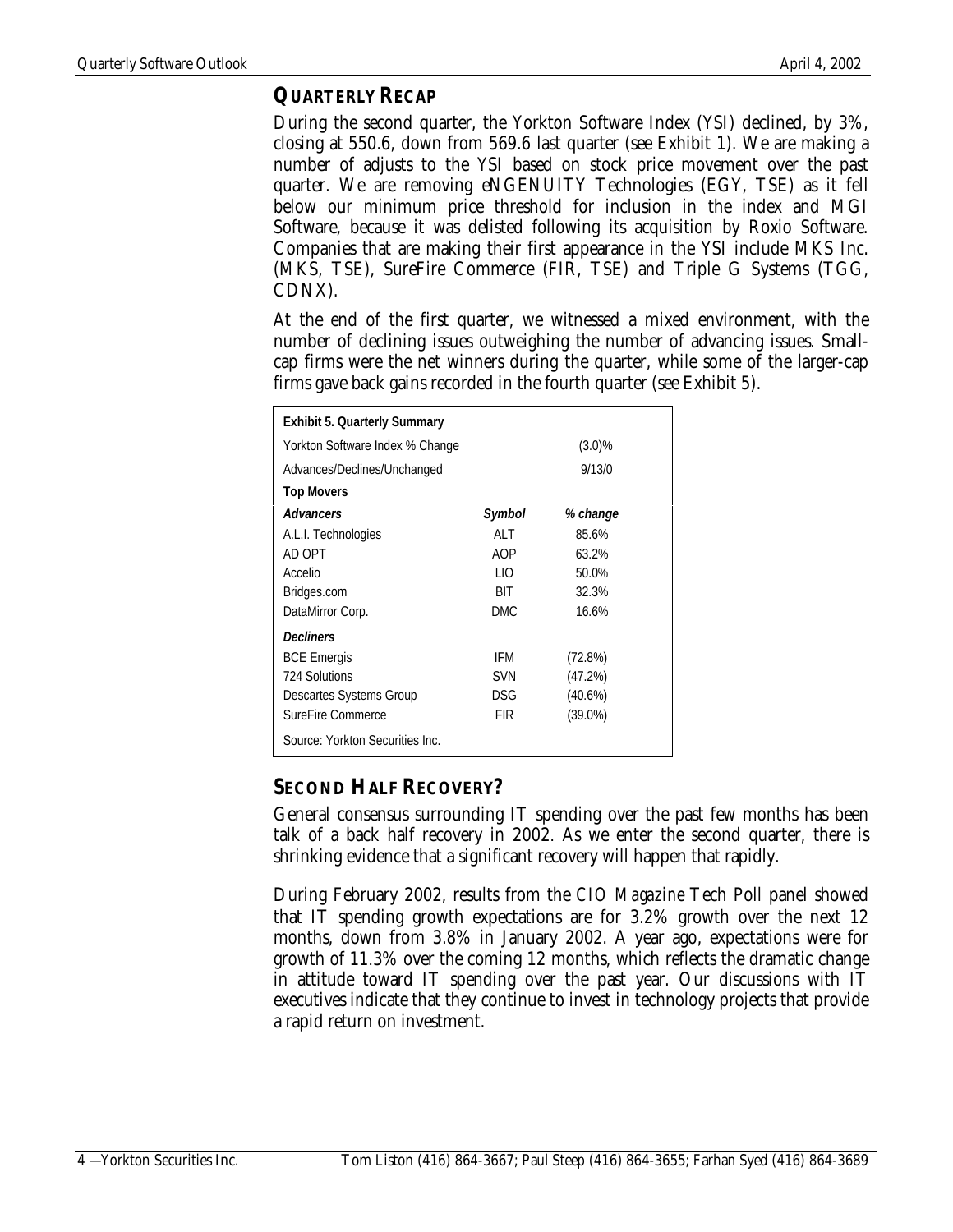

After the events of September 11, there has been a dramatic shift in the priorities for CIOs in relation to the transition in software spending. Of 326 CIOs interviewed, 58.2% plan to increase their company's security software investments. Expectations for improvement in this category declined sequentially in February, but only by 1.4%, from 59.6% in January; those that plan to decrease security spending increased from 4.9% to 6.1%.

Data from the survey also confirms recent negative sentiment toward the time frame in which to expect an IT spending recovery. While last quarter many analysts felt that spending was likely to increase by the second quarter of this year, 38.5% of survey respondents now feel that the pickup is not likely to occur until after the second quarter of 2002. This represents an increase of 15.2 percentage points, from 23.3% of respondents that felt this way in December. Further supporting this shift in perception, the percentage of respondents that felt IT spending would pick up in the first quarter of 2002 changed from 22.5% in December to 7.4% a month later in January.

| Exhibit 7. Expected Pickup in IT Spending (February survey data) |                  |  |  |  |  |  |  |
|------------------------------------------------------------------|------------------|--|--|--|--|--|--|
|                                                                  | % of Respondents |  |  |  |  |  |  |
| Never slowed                                                     | 21.6             |  |  |  |  |  |  |
| Already picked up this year                                      | 10.6             |  |  |  |  |  |  |
| First quarter 2002                                               | 4.0              |  |  |  |  |  |  |
| Second quarter 2002                                              | 20.9             |  |  |  |  |  |  |
| Beyond second quarter 2002                                       | 38.5             |  |  |  |  |  |  |
| Total number of respondents                                      | 326              |  |  |  |  |  |  |
| Source: CIO Magazine Tech Poll                                   |                  |  |  |  |  |  |  |

While profits may be stabilizing, investors should realize that a lag effect occurs between profit stability/improvement and a subsequent increase in IT spending. Historical analysis of these patterns indicates that the lag effect is approximately two quarters. The data in the following table also reveals that the median lag time effect is approximately two quarters.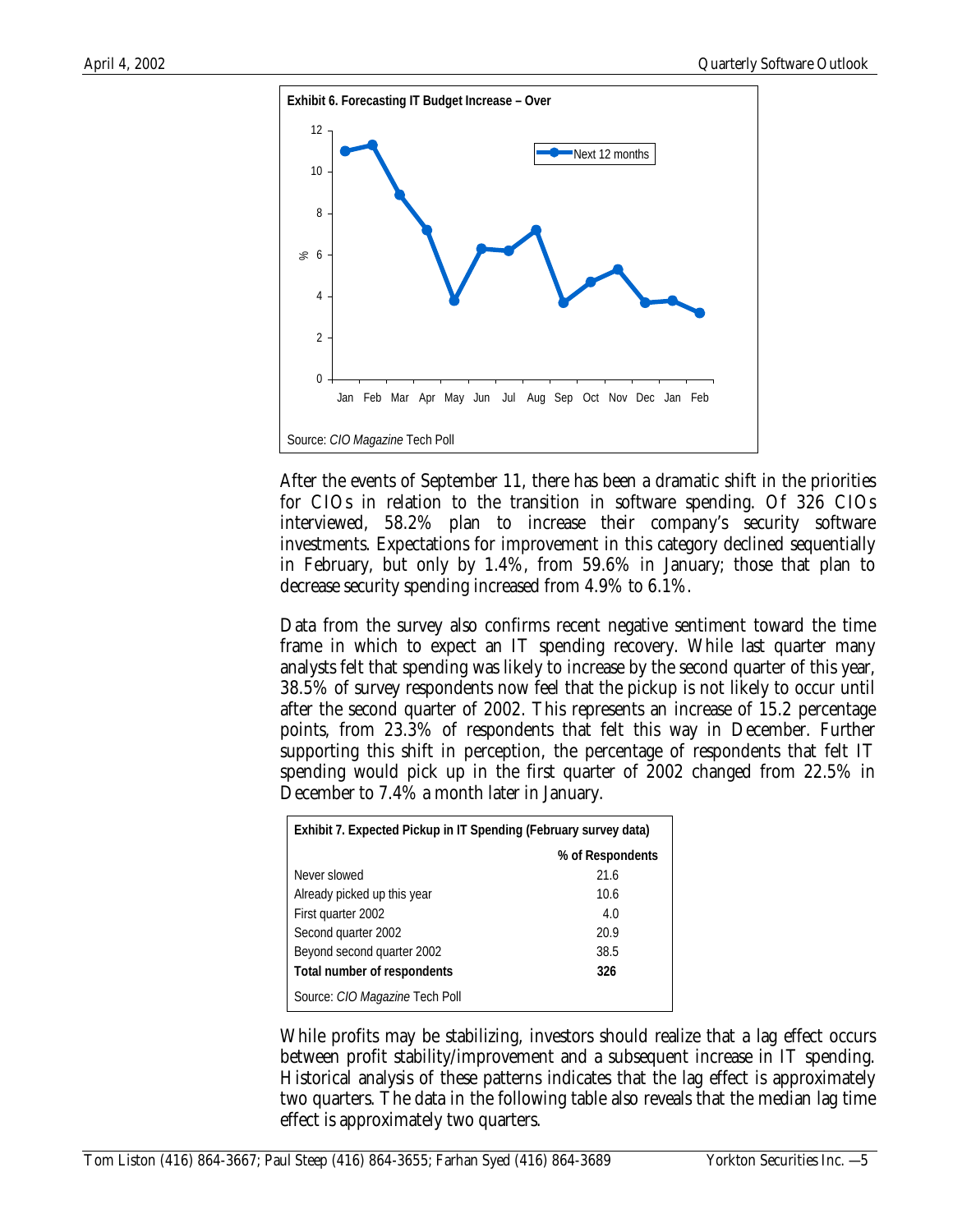| <b>Exhibit 8. Time Needed to Adjust IT Spending Once Profits Improve</b> |                  |
|--------------------------------------------------------------------------|------------------|
|                                                                          | % of Respondents |
| Within a month                                                           | 10.4             |
| Within 3 months                                                          | 28.2             |
| Within 6 months                                                          | 27.2             |
| More than 6 months                                                       | 16.1             |
| Unsure                                                                   | 18.1             |
| Total number of respondents                                              | 326              |
| Source: CIO Magazine Tech Poll                                           |                  |

## **RECOVERY OR NOT? – THE VIEW FROM INDUSTRY LEADERS**

Over the past few months, we have seen various software executives provide differing views as to the timing of an IT spending recovery. Executives are divided on this issue between those who are confident that IT spending will increase as the economy shows signs of recovery and those that are less confident that we will see a near-term uptake in demand.

#### **The Optimists**

In recent weeks, several companies have made comments that reflect a positive outlook on future earnings and expectations for the next few quarters. On Siebel's last quarterly conference call, Tom Siebel commented that he was optimistic about the IT spending environment. "Right now, we are very optimistic about 2002, based on what we have been seeing," Mr. Siebel said, adding that his company's software remains a top spending priority among large business customers. Additionally, Steve Ballmer, CEO of Microsoft (MSFT, NASDAQ), announced at the CeBIT tradeshow that "economists are saying things are coming back, and when we have quarterly results that support it, you will know we agree. But for now we stand by all our current revenue projections.''

#### **The Pessimists**

John Chen, CEO of Sybase (SY, NYSE), provides a counterpoint, "we all read the same reports. We all talk to the same customers... People think it is going to pick up in the second half. I am somewhat skeptical of that." The market has yet to restore itself to the employment levels seen prior to the events of September 11, thus inhibiting license demand. "A lot of tech spending is based on headcount. One has to assume that demand will come back slowly," said Chen.

Jeff Henley, CFO of Oracle (ORCL, NASDAQ), stated on the company's third quarter conference call that, "as far as we can tell, tech spending for enterprise hardware and software remains very soft and does not yet appear to be improving**.** So, despite the fact that economic data suggesting that the U.S. economy is starting to improve, it appears to us that improvement in tech spending will continue to lag the overall recovery."

It should be noted that both Sybase and Oracle have a number of company specific issues that should be considered when weighing their comments.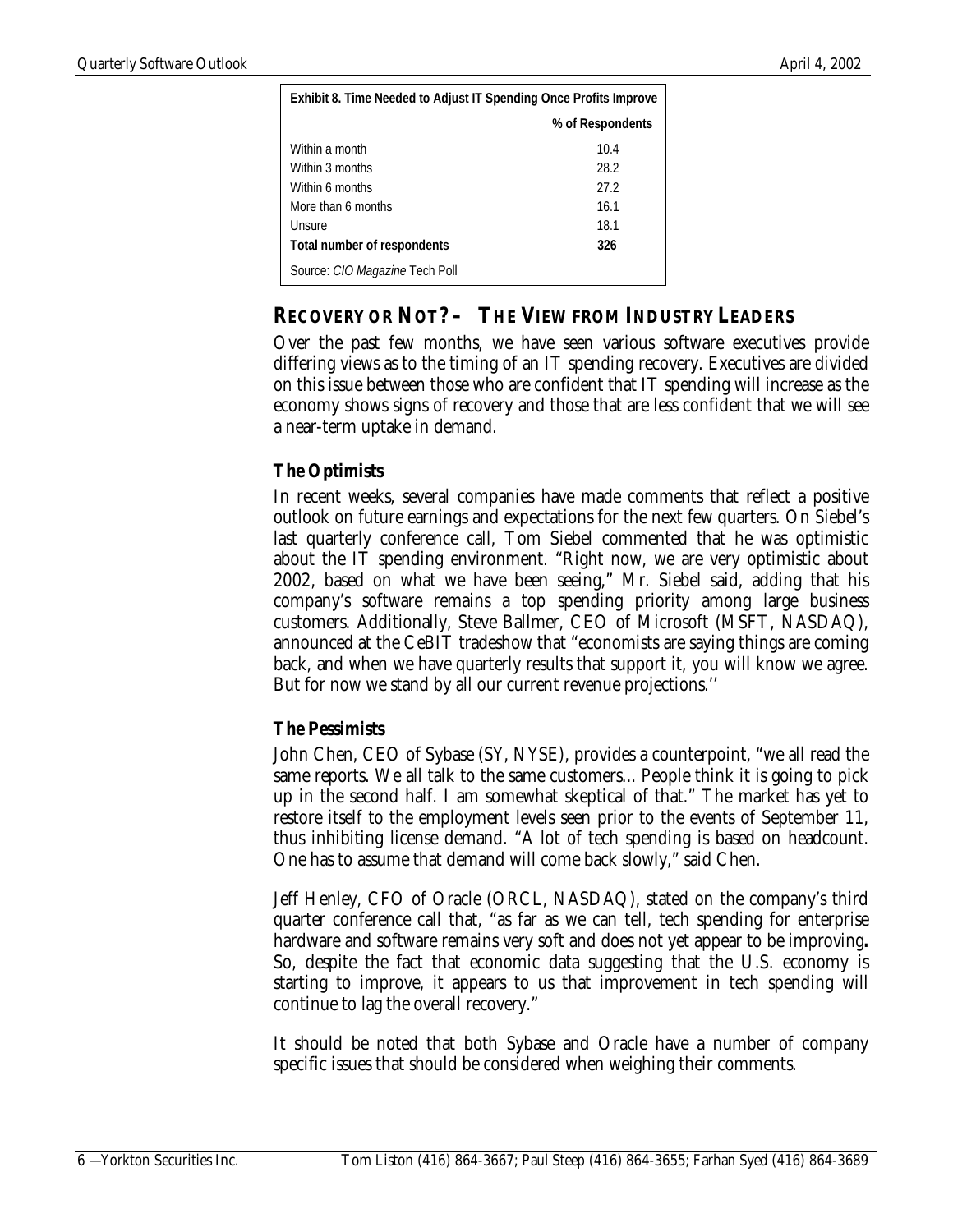#### **Yorkton's View**

Overall, we remain cautious about the prospects for a strong back half recovery in IT spending. In reviewing the estimates for a number of leading software companies, we believe that consensus revenue and EPS estimates continue to depend on the assumption that software firms will see a strong uptake in demand in the third and fourth quarters of calendar 2002. Based on our discussions with customers, systems integrators and public/private software companies, we believe that a return in IT spending will be more muted than the optimists.

We see signs of strength in IT spending within the healthcare, retail and government verticals; however, key verticals, such as financial services, utilities and telecommunication, and manufacturing, still continue to be very challenging selling environments. Among the application markets, we see strength in security/IT infrastructure, document management/workflow and business intelligence; however, the outlook for several application areas, such as enterprise resource planning (ERP), supply chain management (SCM) and customer relationship management (CRM), are expected to remain difficult in the near term.

#### **Indicators for a Recovery**

We are monitoring a number of key metrics in an effort to predict a recovery in IT spending.

#### *Stabilization of Corporate Profits*

Over the past six months, companies in a wide range of industries have undertaken restructuring initiatives in an effort to improve profitability. We would view companies beginning to show stability and even modest improvement in corporate profits as a precursor to any significant uptake in IT spending. As noted previously, there is a lag of at least two quarters before a rebound in corporate profits begins to show up in IT spending. We are especially focused on stabilization in the telecommunications and financial services verticals, the traditional leaders in IT spending.

#### *Pickup in Consulting Engagements*

When activity with large systems integrators and consulting firms begins to return, we can expect a subsequent pickup in software license spending.

#### *Uptick in Large Deal Sizes*

Over the past year, we have seen the number of large multimillion-dollar license deals fall to near zero. Based on recent quarterly results, it appears that this indicator has bottomed, and we expect to see a moderate pickup in this indicator over the next two quarters. Corporations are focused on staged deployments due to reduced budgets. Once corporations develop confidence in near-term profit projections, we should start to see an uptick in the number of large deals being signed, which should help to drive overall IT spending.

#### *Software Market Consolidation*

Although mergers and acquisitions (M&A) activity has picked up significantly over the past six months, we believe there is significantly more room for consolidation in a number of sectors (e.g., ERP and CRM). We believe that leading software vendors being confident enough to increase the level of M&A activity will signal returning stability in the market.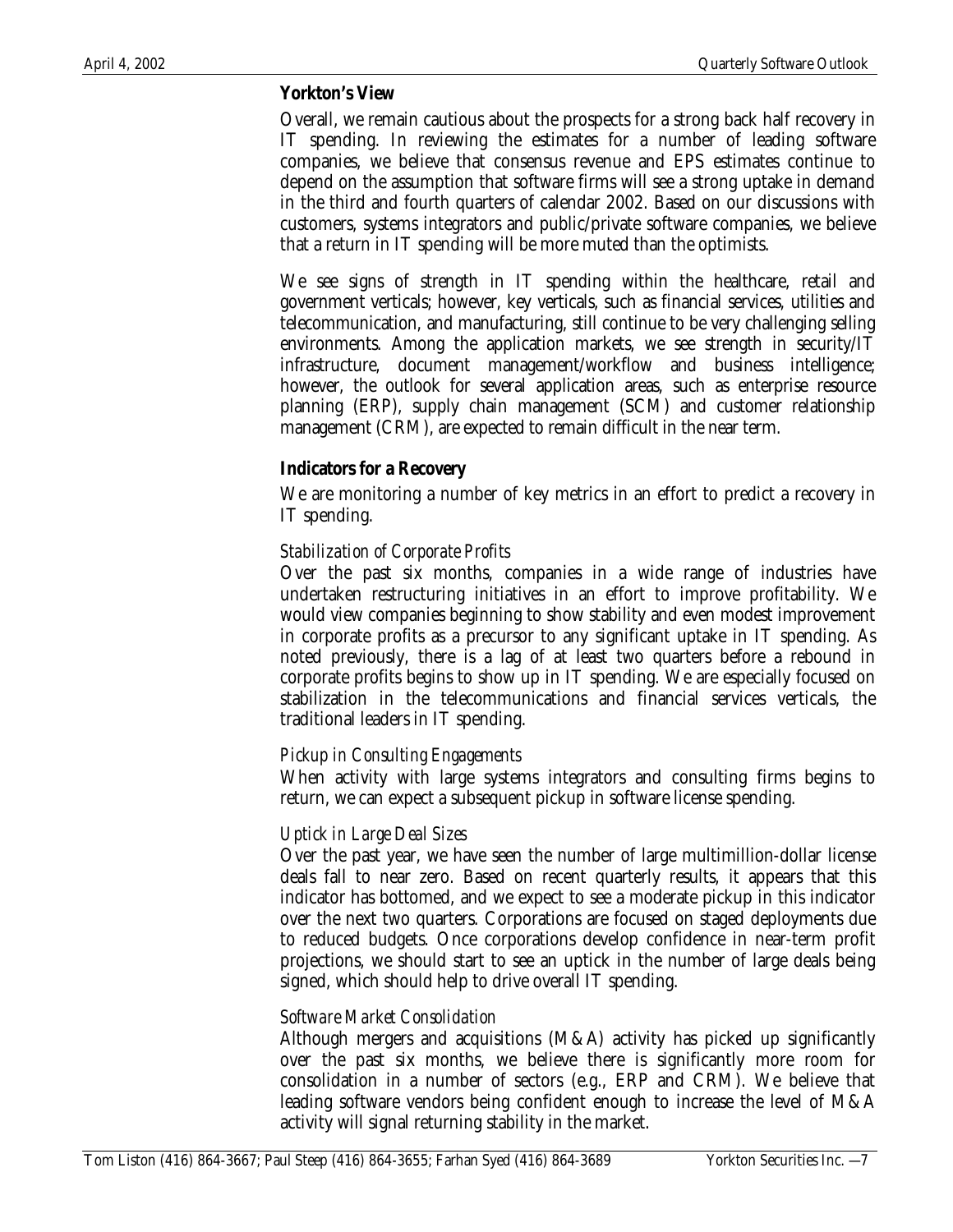#### **What to Do**

We believe that the IT spending recovery will be slower than the current consensus viewpoint. We maintain that investors should hold positions in companies outlined under the "Slowed Recovery" scenario (see Exhibit 9). Each of the firms highlighted under this scenario meet the characteristics we believe are necessary to survive the remainder of this spending slowdown. We also provide a group of companies that we believe could beat general market trends based on individual situations or are well positioned in a recovery scenario.

|                 | Exhibit 9. Alternate Economic Scenarios for 2002      |                                                                        |  |  |  |  |  |  |  |  |
|-----------------|-------------------------------------------------------|------------------------------------------------------------------------|--|--|--|--|--|--|--|--|
| Large/Mid Cap   | <b>Accelerated Recovery</b><br>Cognos, Descartes      | <b>Slowed Recovery</b><br>Cognos, Hummingbird, MacDonald Dettwiler     |  |  |  |  |  |  |  |  |
| Small Cap       | Basis100, Intrinsyc Software, LINMOR,<br>MKS, Pivotal | AD OPT, ALI Technologies, DataMirror, Triple G<br><b>Systems Group</b> |  |  |  |  |  |  |  |  |
| Characteristics | Significant potential upside in license               | Revenue visibility above average                                       |  |  |  |  |  |  |  |  |
|                 | revenue if large deals pickup                         | Strong customer base (thus, strong maintenance                         |  |  |  |  |  |  |  |  |
|                 | Highest potential for multiple                        | revenue base, easier to sell to existing customers)                    |  |  |  |  |  |  |  |  |
|                 | expansion as sentiment improves                       | Cash flow positive or at least neutral                                 |  |  |  |  |  |  |  |  |
|                 | Unique market position                                | Strong balance sheet                                                   |  |  |  |  |  |  |  |  |

#### **Our Second Half Forecasts**

The table below summarizes the expected revenue growth for the majority of our coverage universe. For the most part, our revenue forecasts are consistent with our belief that a broad-based back half recovery in IT spending is unlikely to occur. Companies that have above-average revenue growth assumptions also have a number of company-specific factors, including revenue from recent acquisitions and vendors targeting less affected vertical markets.

|                                                                     | <b>First Half</b> | <b>Second Half</b> | <b>Second Half</b>      | % Difference | % Difference |
|---------------------------------------------------------------------|-------------------|--------------------|-------------------------|--------------|--------------|
| Company                                                             | Year Rev.         | Year Rev.          | <b>Last Year</b>        | First/Second | Year/Year    |
| 724 Solutions (US\$)                                                | 8.1               | 10.4               | 15.9                    | 28%          | $-35%$       |
| A.L.I. Technologies                                                 | 35.0              | 41.8               | 28.0                    | 19%          | 49%          |
| Absolute Software                                                   | 2.8               | 3.1                | 2.4                     | 11%          | 29%          |
| AD OPT Technologies                                                 | 7.6               | 10.9               | 10.5                    | 43%          | 4%           |
| Basis100 Corp.                                                      | 27.7              | 33.7               | 16.6                    | 22%          | 103%         |
| <b>BCE Emergis</b>                                                  | 262.8             | 282.1              | 354.4                   | 7%           | $-20%$       |
| Bridges.com                                                         | 7.9               | 18.8               | 12.9                    | 138%         | 46%          |
| Certicom (US\$)*                                                    | 8.0               | 10.5               | 5.9                     | 31%          | 78%          |
| Cognos (US\$)                                                       | 262.8             | 282.1              | 354.4                   | 7%           | $-20%$       |
| DataMirror Corp.                                                    | 30.0              | 33.5               | 28.5                    | 12%          | 18%          |
| Descartes (US\$)                                                    | 36.0              | 41.2               | 38.0                    | 14%          | 8%           |
| eNGENUITY                                                           | 13.0              | 11.7               | 11.5                    | $-10%$       | 2%           |
| Financial Models Co.                                                | 40.4              | 43.1               | 38.2                    | 7%           | 13%          |
| Geac                                                                | 348.0             | 354.0              | 363.4                   | 2%           | $-3%$        |
| Hummingbird (US\$)                                                  | 100.3             | 117.4              | 93.0                    | 17%          | 26%          |
| Intrinsyc Software                                                  | 7.9               | 11.3               | 7.2                     | 43%          | 57%          |
| <b>I INMOR</b>                                                      | 5.8               | 6.6                | 2.7                     | 14%          | 144%         |
| MacDonald Dettwiler                                                 | 254.8             | 300.3              | 249.0                   | 18%          | 21%          |
| <b>MKS</b>                                                          | 15.2              | 16.9               | 13.9                    | 11%          | 22%          |
| Pivotal Corp. (US\$)                                                | 37.5              | 41.5               | 32.5                    | 11%          | 28%          |
| Rand                                                                | 187.0             | 191.9              |                         | 3%           |              |
| SureFire Commerce                                                   | 28.8              | 27.9               | 38.9                    | $-3%$        | $-28%$       |
| <b>Triple G Systems</b>                                             | 11.2              | 11.6               | 9.9                     | 4%           | 17%          |
| * Certicom changed its revenue recognition model during fiscal year |                   |                    | <b>Average Changes:</b> | 20%          | 25%          |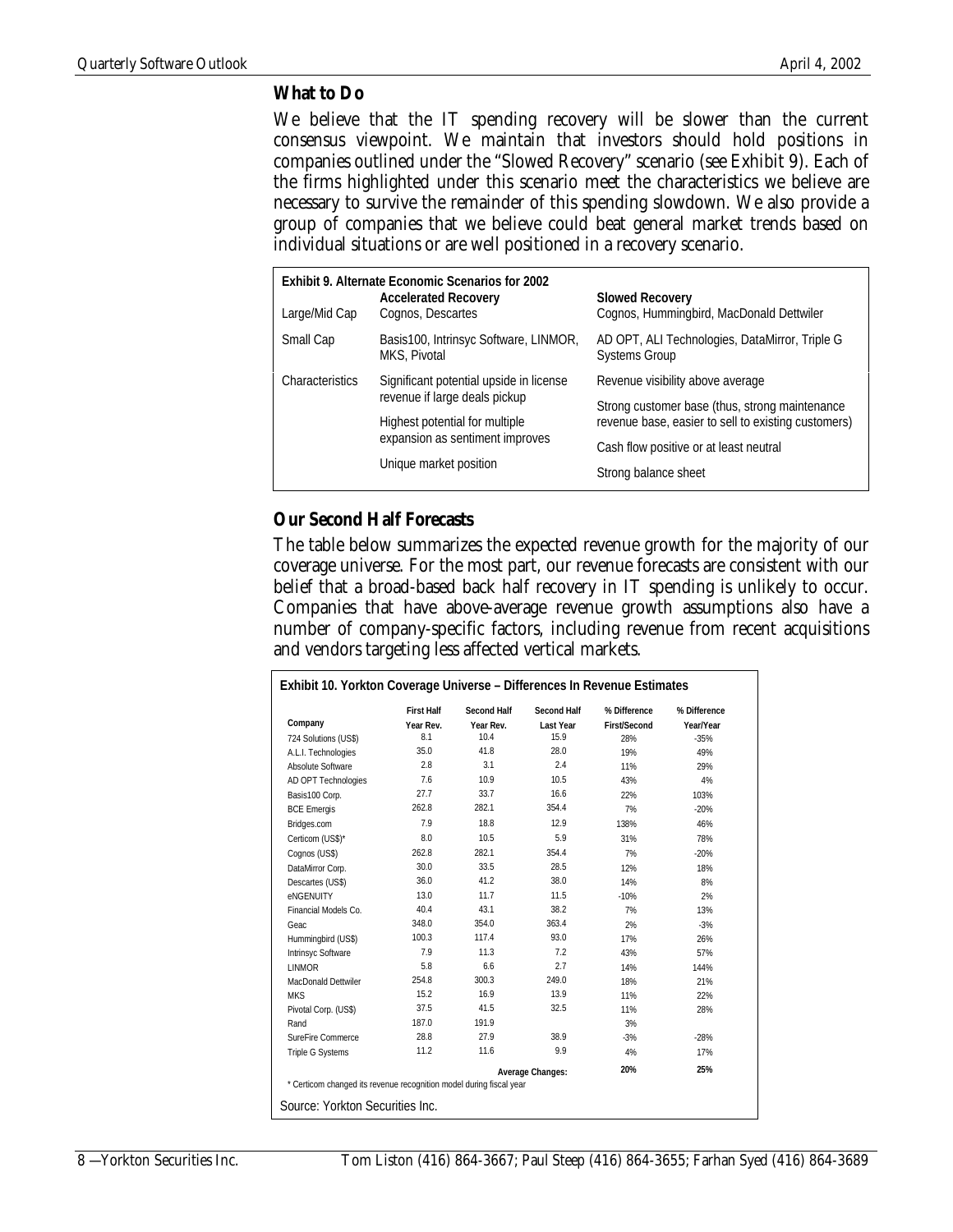# *UPDATE FROM Q1/2002 SOFTWARE OUTLOOK:* **GOVERNMENT INTERVENTION**

In the last issue of software outlook we addressed the question as to whether or not the government sector provides a good hedge for software firms in poor economic times. Over the past quarter, a number of noteworthy events (e.g., accelerated depreciation for U.S. companies and several IPOs) have occurred in the government sector that affect software vendors. We believe these events reaffirm our thesis that software vendors that have exposure to the government sector have a solid source of revenue stability.

In an effort to boost declining IT expenditures since the events of September 11, the U.S. government has enacted an economic stimulus package that includes a depreciation bonus for those firms that invest in information technology. The bill, signed on March 9, will offer a 30% depreciation bonus for three years on capital equipment plus the amount of the normal depreciation schedule, which has typically been five years, retroactive to September 10, 2001, and ending September 11, 2004. IDC estimates that IT spending will increase this year by 4.6% and that, with the stimulus bill in effect, this figure may grow an additional 1%.

The passing of this bill is beneficial to the software industry as it provides financial savings to potential software customers; however, we do not feel that this alone will have a material impact on IT spending. In an IDC report, it was estimated that IT spending in 2000 was US\$444 billion, declining 1.8% in 2001 to US\$436 billion. We believe the decline is a matter of widespread economic weakness characterized by a fall in corporate profits and internal monetary policies of cash preservation. Thus, for the expected recovery, companies need to invest wisely with their cash with a set return on investment goal and not just because they may depreciate their investment more favourably.

Further government intervention includes an actual increase in government IT spending to improve its security. The U.S. House of Representatives approved a bill on February 7 that offers US\$880 million in funding to government agencies for researching ways to improve computer and network security. The bill, H.R. 3394, was approved by a vote of 400-12, and the funds will be split between the National Science Foundation and the National Institute of Standards and Technology for use in cyber-security research efforts. Another example of government activity within the software sector is the development of the *firstgov.gov* Web site, which will allow Americans access to government services using a simplistic interface. Once completed, the site will allow American citizens to check laws and regulations, apply for student loans and jobs, renew drivers' licenses, buy stamps, and file trademarks and patents.

The increase in government IT spending has even led to the IPO of an IT services and solutions company, Mantech (MANT, NASDAQ). Mantech designs, develops, implements and maintains enterprise information technology and communication systems and infrastructures for federal government customers in the United States and 28 countries worldwide.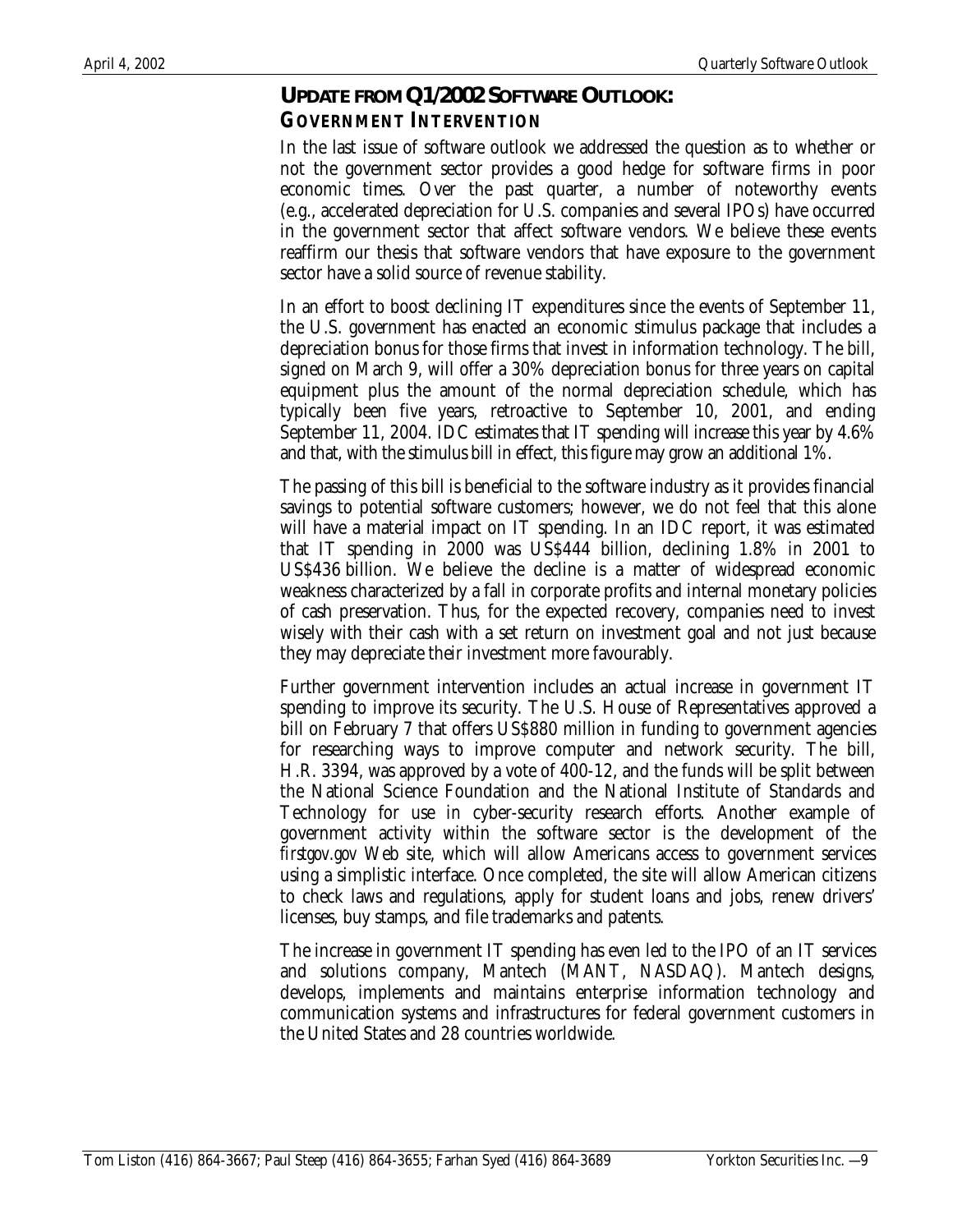|                               |               | Quarter                         |            | <b>Yorkton Estimates</b> |            | Yorkton | <b>Consensus Estimates</b> |                  |
|-------------------------------|---------------|---------------------------------|------------|--------------------------|------------|---------|----------------------------|------------------|
| Company                       | <b>Ticker</b> | Reporting                       | Date       | Revenue                  | <b>EPS</b> | Analyst | Revenue                    | <b>EPS</b>       |
| 724 Solutions                 | <b>SVNX</b>   | Q2 F2002                        | 25-Apr     | 3.8                      | (0.21)     | Syed    | \$4.8                      | (\$0.20)         |
| Accelio Corporation           | <b>ACLO</b>   | Q4 2002                         | $21 - Jun$ |                          |            | Liston  | 33.3                       | (0.14)           |
| <b>Actuate Corporation</b>    | ACTU          | Q1 2002                         | 23-Apr     |                          |            |         | 28.8                       | 0.19             |
| Adobe Systems                 | ADBE          | Q2 2002                         | $15 - Jun$ |                          |            |         | 318.1                      | 0.25             |
| AD OPT Technologies           | AOP           | Q1 F2002                        | 15-May     | 3.5                      | (0.04)     | Liston  | 4.1                        | $\blacksquare$   |
| Aether Systems                | AETH          | Q1 2002                         | 8-May      |                          |            |         | 25.1                       | (0.84)           |
| A.L.I. Technologies           | ALT           | Q2 F2002                        | 1-May      | 17.0                     | 0.35       | Syed    | 17.4                       | 0.34             |
| Basis100                      | <b>BAS</b>    | Q1 F2002                        | 9-May      | 13.1                     | 0.00       | Liston  | $\overline{a}$             | ä,               |
| <b>BCE Emergis</b>            | IFM           | Q1 2002                         | 24-Apr     | 128.2                    | (0.33)     | Syed    |                            | (0.06)           |
| <b>BEA Systems</b>            | <b>BEAS</b>   | Q1 2003                         | 14-May     |                          |            |         | 223.3                      | 0.06             |
| Bridges.com                   | BIT           | Q1 F2002                        | Late June  | 4.5                      | 0.01       | Steep   |                            |                  |
| <b>Business Objects SA</b>    | <b>BOBJ</b>   | Q1 2002                         | 17-Apr     |                          |            |         | 107.9                      | 0.16             |
| Certicom                      | CERT          | Q4 2002                         | 4-Jun      | 3.7                      | (0.10)     | Syed    | $\omega$                   | (0.10)           |
| Cognos                        | <b>COGN</b>   | Q4 2002                         | 10-Apr     | 144.0                    | 0.23       | Steep   | 143.3                      | 0.22             |
| DataMirror                    | DMC           | Q1 F2003                        | 30-May     | 14.5                     | 0.07       | Liston  |                            | 0.06             |
| Descartes                     | <b>DSGX</b>   | Q1 F2003                        | 23-May     | 17.9                     | (0.07)     | Steep   | 7.8                        | (0.07)           |
| Documentum                    | <b>DCTM</b>   | Q1 2002                         | 15-Apr     |                          |            |         | 48.5                       | (0.10)           |
| eNGENUITY                     | EGY           | Q2 F2002                        | $19 -$ Jul | 6.5                      | 0.02       | Liston  |                            | $\blacksquare$   |
| E.Piphany                     | <b>EPNY</b>   | Q4 2001                         | 15-Apr     |                          |            |         | 28.4                       | (0.14)           |
| <b>EXE Technologies, Inc.</b> | EXEE          | Q1 2002                         | 8-Feb      |                          |            |         | 18.1                       | (0.10)           |
| Filenet                       | <b>FILE</b>   | Q1 2002                         | 15-Apr     |                          |            |         | 86.0                       | 0.01             |
| <b>Financial Models</b>       | <b>FMC</b>    | Q4 F2002                        | 26-Apr     | 20.5                     | 0.08       | Liston  |                            | $\omega_{\rm c}$ |
| Geac                          | GAC           | Q4 F2002                        | 24-Jun     | 176.2                    | 0.17       | Steep   |                            | 0.21             |
| Hummingbird                   | <b>HUMC</b>   | Q2 2002                         | 25-Apr     | 47.5                     | 0.31       | Steep   | 47.9                       | 0.28             |
| i2 Technologies               | <b>ITWO</b>   | Q1 2002                         | 16-Apr     |                          |            |         | 184.2                      | (0.08)           |
| Interwoven                    | <b>IWOV</b>   | Q1 2002                         | 15-Apr     |                          |            |         | 42.7                       | (0.04)           |
| Intrinsyc Software            | ICS           | Q2 F2002                        | 3-Apr      | 4.5                      | 0.00       | Syed    |                            | (0.01)           |
| J.D. Edwards                  | JDEC          | Q2 2002                         | 20-May     |                          |            |         | 211.5                      | 0.04             |
| Macdonald Dettwiler & Ass.    | <b>MDA</b>    | Q1 2002                         | 30-Apr     | 120.6                    | 0.18       | Liston  | 132.7                      | 0.23             |
| <b>Manhattan Associates</b>   | MANH          | Q1 2002                         | 22-Apr     |                          |            |         | 40.0                       | 0.18             |
| Manugistics                   | MANU          | Q4 2002                         | 26-Mar     |                          |            |         | 74.0                       | (0.02)           |
| Micromuse                     | <b>MUSE</b>   | Q2 2002                         | 22-Apr     |                          |            |         | 44.2                       | 0.05             |
| Microsoft                     | <b>MSFT</b>   | Q3 2002                         | 18-Apr     |                          |            |         | 7,647.5                    | 0.51             |
| Microstrategy                 | <b>MSTR</b>   | Q1 2002                         | 22-Apr     |                          |            |         | 41.9                       | 0.01             |
| Open Text                     | <b>OTEX</b>   | Q <sub>2</sub> 200 <sub>2</sub> | 24-Apr     |                          |            | Steep   | 42.4                       | 0.22             |
| Openwave Systems              | <b>OPWV</b>   | Q3 2002                         | 23-Apr     |                          |            |         | 88.3                       | (0.04)           |
| PeopleSoft                    | <b>PSFT</b>   | Q1 2002                         | 22-Apr     |                          |            |         | 512.0                      | 0.15             |
| Pivotal                       | <b>PVTL</b>   | Q3 2002                         | 19-Apr     | 18.0                     | (0.08)     | Steep   | 24.2                       | (0.10)           |
| RAND                          | <b>RND</b>    | Q1 2002                         | 25-Apr     | 93.0                     | (0.01)     | Dennis  | <b>NA</b>                  | <b>NA</b>        |
| Rational Software             | RATL          | Q4 2002                         | 18-Apr     |                          |            |         | 179.1                      | 0.09             |
| <b>RSA Security</b>           | <b>RSAS</b>   | Q1 2002                         | 11-Apr     |                          |            |         | 64.6                       | 0.02             |
| SAP A.G.                      | SAP           | Q1 2002                         | 15-Apr     |                          |            |         | 1,486.2                    | 0.10             |
| Siebel Systems                | <b>SEBL</b>   | Q1 2002                         | 15-Apr     |                          |            |         | 467.2                      | 0.12             |
| SureFire Commerce             | <b>FIR</b>    | Q4 F2002                        | 9-May      | 15.0                     | (0.06)     | Syed    |                            |                  |
| Triple G Systems              | <b>TGG</b>    | Q1 F2002                        | Mid-May    | 4.9                      | 0.00       | Syed    |                            |                  |
| Verisign                      | <b>VRSN</b>   | Q1/2002                         | 25-Apr     |                          |            |         | 337.7                      | 0.21             |
|                               |               |                                 |            |                          |            |         |                            |                  |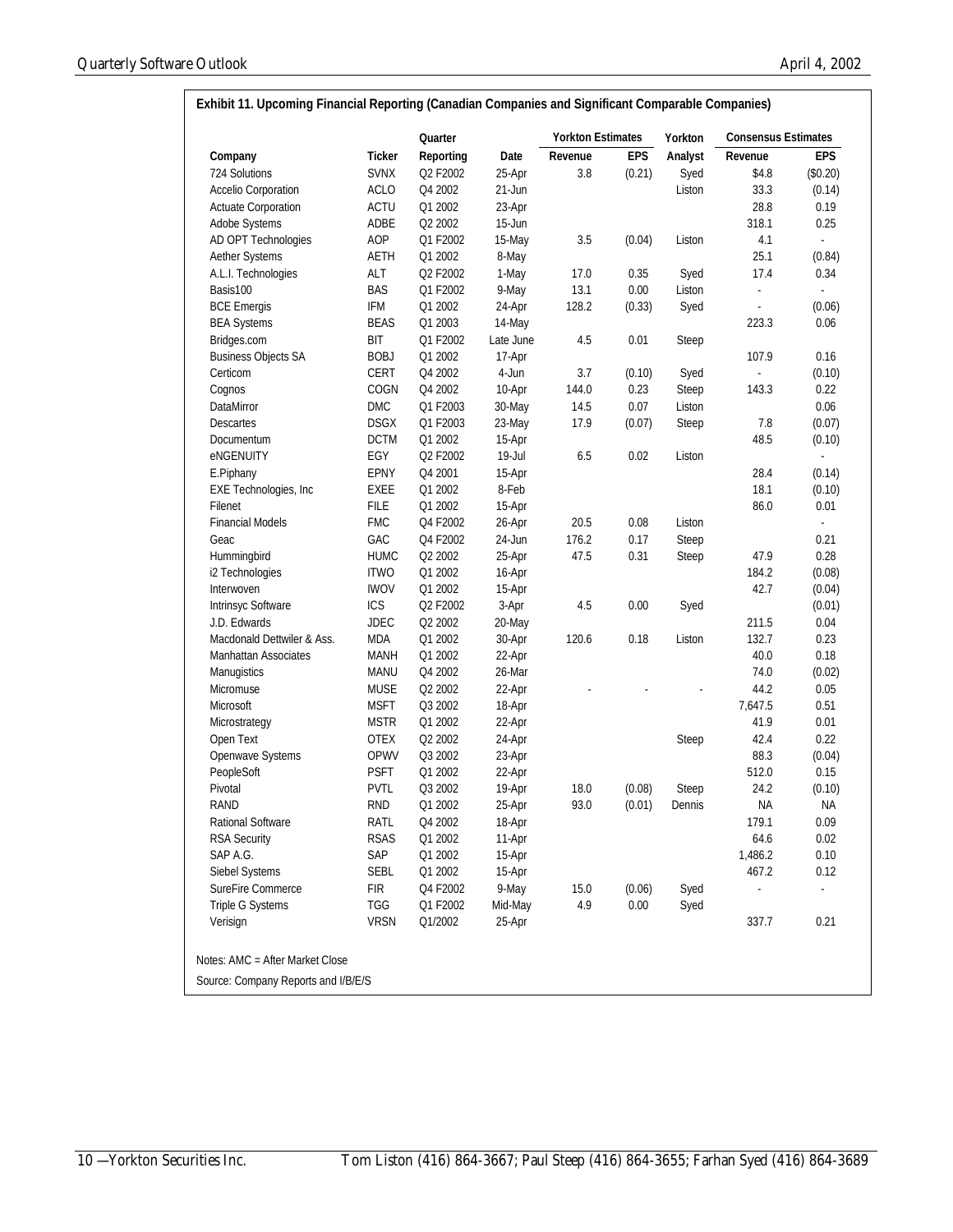#### *FEATURE ARTICLE:*

### **SOFTWARE ON SALE? DISCOUNTING IN THE SOFTWARE INDUSTRY**

While discounting on the sale of software licenses has been an issue in the software industry since its inception, it has increased in importance over recent years. As corporate information technology spending has tightened mid-2001 to the present, we have noticed a rise in the incidence of vendor discounting on licenses. Discounting is not confined to one specific market or series of vendors, it is endemic to the entire industry in that software companies face the issue every day. We note that, depending on the phase in the IT lifecycle, vendors in various markets will report varying degrees of discounting. At the moment, we continue to hear a variety of stories from vendors regarding aggressive pricing and deal incentives in the CRM market as various ERP vendors attempt to expand their market coverage. For instance, we have heard of Peoplesoft (PSFT, NASDAQ) selling user licenses of its CRM application for as low as US\$90 per user license to its existing ERP customers (note typical CRM licenses range from US\$500 to US\$1,000 per user seat). Stories of exaggerated or significant discounts by vendors in order to win deals continue to arrive on our desks.

We believe that several factors have led to discounting becoming a widespread problem for the software industry. Our view is that software vendors themselves are the number one cause of the discounting phenomenon. Given the back end loaded nature of the quarterly results of software vendors, the last two weeks of every quarter has vendors scrambling to close deals in order to make their quarterly financial projections. Over time it has become common knowledge among customers that vendors become more willing to negotiate on software license sales if customers wait until the end of a quarter. The software industry, in an attempt to make financial projections provided to the investing community, have become hooked on the discounting drug and are now slaves to the typical end of quarter rush to book as much business as possible even if this requires some deep discounting. Industry analysts such as Gartner Group (IT, NYSE) and Meta Group are also responsible for encouraging customers to pressure software vendors for discounts. Research from industry analysts highlights various ways in which customers can achieve discounts on licenses and customer services.

There are a number of reasons vendors participate in discounting:

- a vendor may discount software licenses to get consulting services work or
- it may discount consulting services to win the sale of licenses.

The level of discounting that a customer can expect depends on several factors:

- the number of weeks left until the end of the quarter; and
- where the sales representative is relative to meeting their quota.

#### **Red Flags to Watch For**

In examining a company's financial statements there are a number of metrics that investors can monitor to determine the level of discounting that the firm is engaging in. Metrics that can be symptomatic of discounting are:

• A declining average selling price (calculated by dividing the total license and services revenue by the total number of deals signed during the period).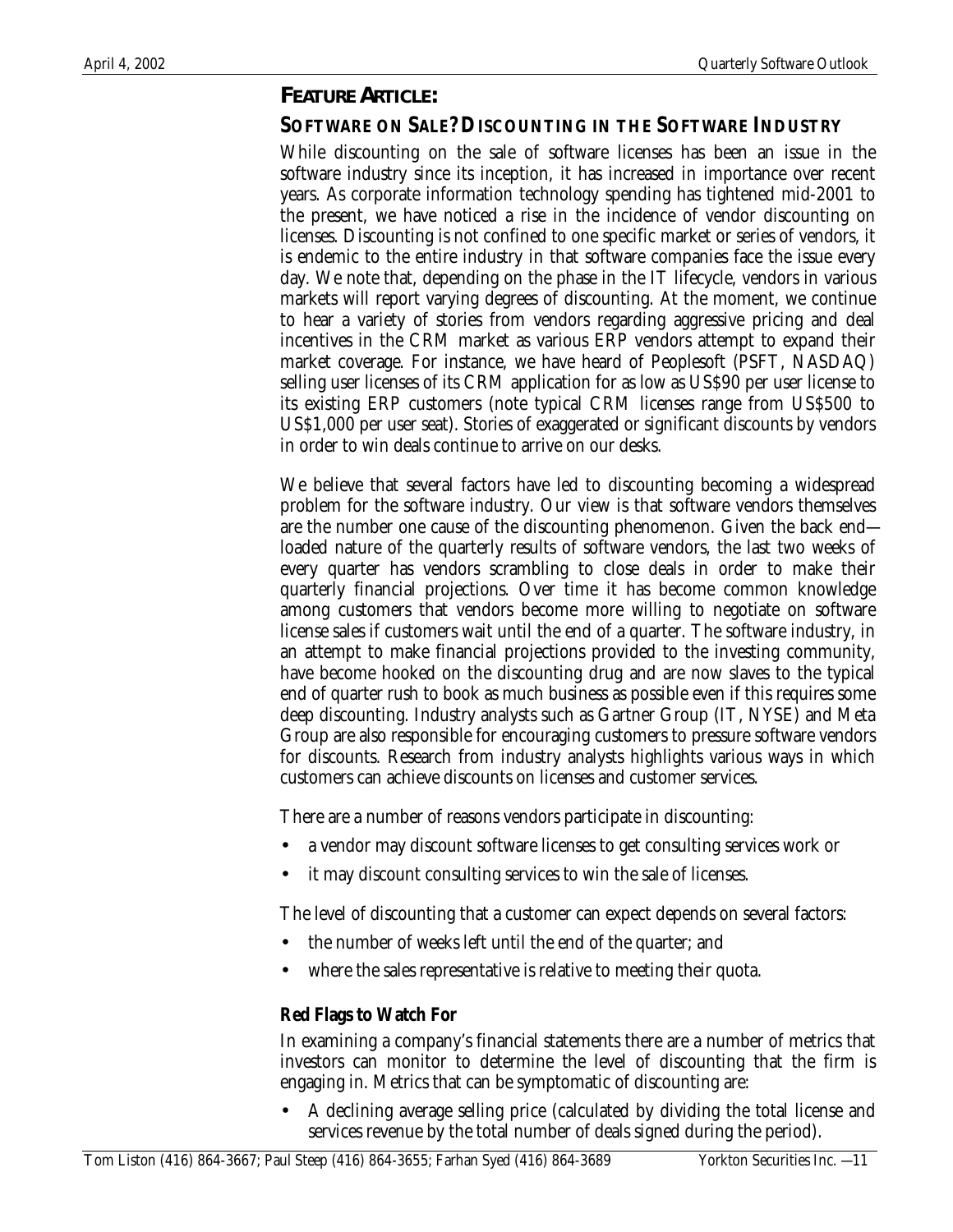- Declining gross margins on license or services business.
- Increasing accounts receivable days sales outstanding (may indicate that the vendor is providing extended credit terms in lieu of or in addition to direct price discounts).
- Feedback from channel partners or customers regarding discounts.

It is difficult to ascertain the exact level and degree of discounting for a software vendor given that management judgement plays a key role in the presentation of financial statements under GAPP and the creativeness of software sales executives in signing deals may also distort the actual level of discounting. Many software vendors put a gag clause in their contracts in an effort to prevent customers from discussing pricing and discounts obtained.

#### **Cash Burn**

Although the financing environment for software companies has improved over the past three months, the capital markets remain an extremely challenging place for firms to raise funds. As such, we continue to monitor cash-on-hand versus forecast cash burn rates for all of our companies (see Exhibit 12).

One company, LINMOR Inc., has obtained additional funding since the last reporting period. On February 28, LINMOR completed a private placement of unsecured, subordinated convertible debentures and common shares, resulting in gross proceeds of \$5.25 million (\$2.5 million of convertible debentures and \$2.75 million of common shares). LINMOR's cash burn has dropped significantly as the company has reduced staff twice over the past nine months. As well, a significant increase in partner activity has resulted in significant revenue growth. LINMOR's fourth quarter (ending March 31, 2002) is key because we are forecasting the company will be breakeven on an EBITDA basis.

Although 724 Solutions has announced two rounds of personnel and expense reductions, the company remains at about 270 personnel. First quarter burn incorporates some of the outlays for recent cuts. Management appears to be taking the strategy of retaining personnel in anticipation of a steeper sales ramp up in the back half of the year. Although we disagree with this strategy, the firm can afford this luxury given its US\$89 million in cash reserves. See 724 Solutions in our individual write-ups below for more details.

In evaluating Pivotal, investors should be aware that our forecast includes a decline in the firm's cash burn rate following the current quarter. In the past two quarters, the company has taken restructuring charges related to severance costs, office consolidations and penalties for exiting partner relationships. We anticipate that Pivotal's restructuring efforts will result in reduced cash burn over the coming quarters.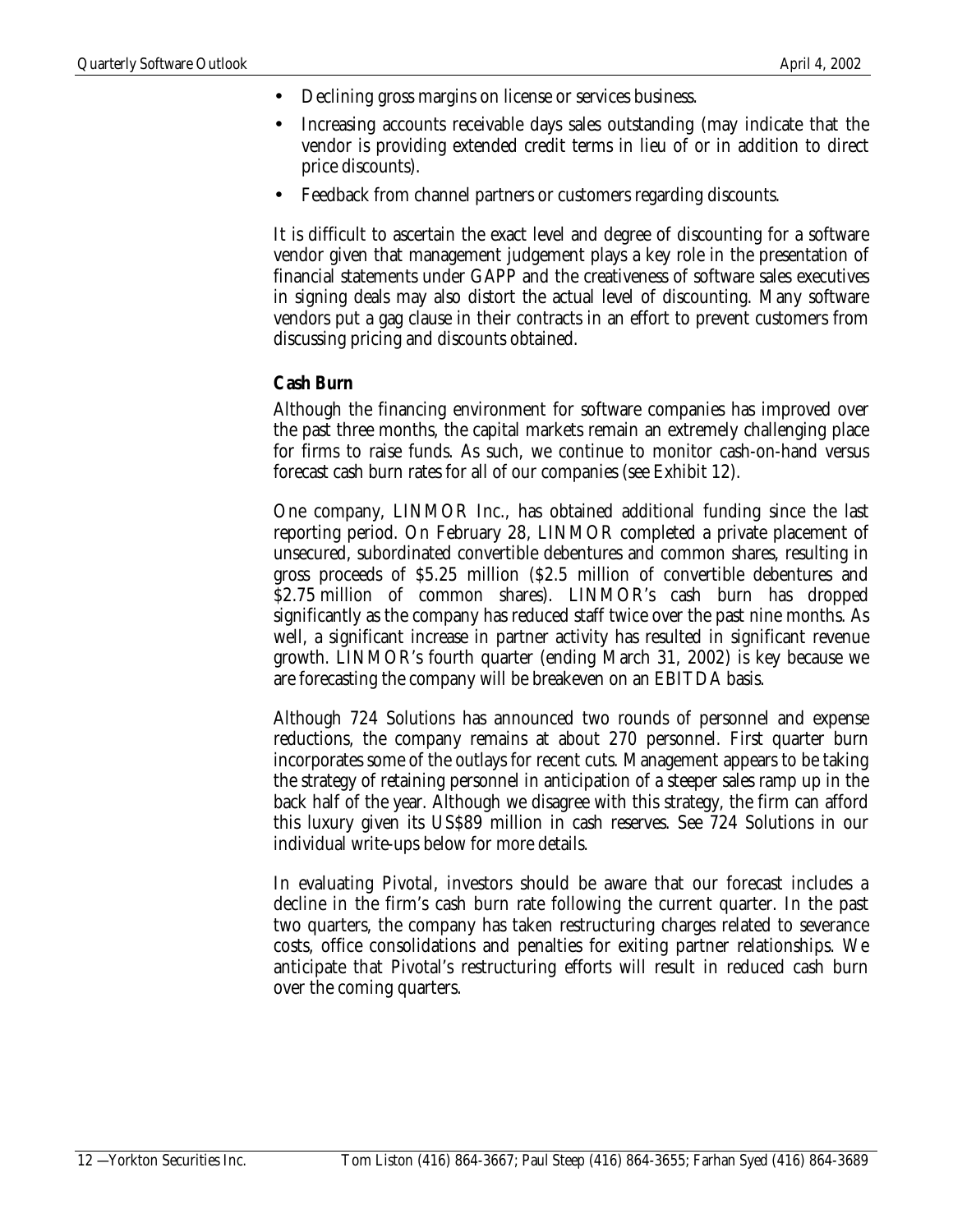|                                                                                    |                      |                | <b>Net</b>   | <b>Cash Generation (Burn)</b> |          | O's left of cash       |
|------------------------------------------------------------------------------------|----------------------|----------------|--------------|-------------------------------|----------|------------------------|
|                                                                                    | <b>Last Reported</b> |                | Cash on Hand | Past Quarter Next Quarter     |          | based on Net Cash /    |
| <b>Company Name</b>                                                                | Quarter              | Curr.          | (mm)         | Actual                        | Forecast | <b>Forecasted Burn</b> |
| 724 Solutions                                                                      | $31$ -Dec            | US\$           | \$89.1       | (16.8)                        | (16.4)   | 5.4                    |
| A.L.I. Technologies                                                                | 31-Dec               | C <sub>5</sub> | 17.0         | 3.0                           | 3.3      | Cash flow positive     |
| Absolute Software                                                                  | 31-Dec               | C <sub>5</sub> | 14.7         | (0.4)                         | (1.4)    | 10.5                   |
| AD OPT                                                                             | 31-Dec               | C <sub>5</sub> | 21.8         | 0.6                           | 1.5      | Cash flow positive     |
| Basis100                                                                           | 31-Dec               | C <sub>5</sub> | 24.0         | 2.0                           | (1.6)    | 15.0                   |
| <b>BCE Emergis</b>                                                                 | 31-Dec               | C <sub>5</sub> | 117.7        | <b>NMF</b>                    | (7.9)    | 14.9                   |
| Bridges.com                                                                        | 30-Nov               | C <sub>5</sub> | 7.0          | 2.0                           | (0.5)    | 13.1                   |
| Certicom                                                                           | $31 - Jan$           | US\$           | 18.8         | (10.4)                        | (7.1)    | 2.6                    |
| Cognos                                                                             | $30 - Nov$           | US\$           | 268.1        | 22.7                          | 11.8     | Cash flow positive     |
| <b>DataMirror</b>                                                                  | $31-Jan$             | C <sub>5</sub> | 37.3         | 3.5                           | 2.3      | Cash flow positive     |
| <b>Descartes</b>                                                                   | $31 - Jan$           | US\$           | 118.6        | 1.2                           | 8.5      | Cash flow positive     |
| eNGENUITY                                                                          | $30 - Nov$           | C <sub>5</sub> | 2.3          | 0.7                           | 0.8      | Cash flow positive     |
| <b>Financial Models</b>                                                            | 30-Nov               | C <sub>5</sub> | 14.0         | 1.7                           | 1.3      | Cash flow positive     |
| Geac                                                                               | $31 - Jan$           | $C\$           | 94.4         | 55.4                          | 39.2     | Cash flow positive     |
| Hummingbird                                                                        | 31-Dec               | US\$           | 91.2         | (1.8)                         | (2.9)    | 31.4                   |
| Intrinsyc                                                                          | 30-Nov               | C <sub>5</sub> | 15.9         | (3.1)                         | 3.0      | Cash flow positive     |
| <b>LINMOR</b>                                                                      | 31-Dec               | C\$            | 3.1          | (0.9)                         | (1.3)    | 2.4                    |
| <b>MacDonald Dettwiler</b>                                                         | 31-Dec               | C <sub>5</sub> | 17.1         | 13.1                          | 13.9     | Cash flow positive     |
| <b>MKS</b>                                                                         | $31 - Jan$           | US\$           | 8.6          | (1.6)                         | 1.5      | Cash flow positive     |
| Pivotal                                                                            | 31-Dec               | US\$           | 47.8         | (7.8)                         | (11.3)   | 4.2                    |
| C\$<br>Cash flow neutral<br>Triple G Systems*<br>31-Dec<br>4.8<br>0.0<br><b>NA</b> |                      |                |              |                               |          |                        |
| * Triple G's figures are based on expectations for quarter ended December 31.      |                      |                |              |                               |          |                        |
| Source: Company Reports                                                            |                      |                |              |                               |          |                        |

#### **Exhibit 12. Cash versus Cash Burn Rates**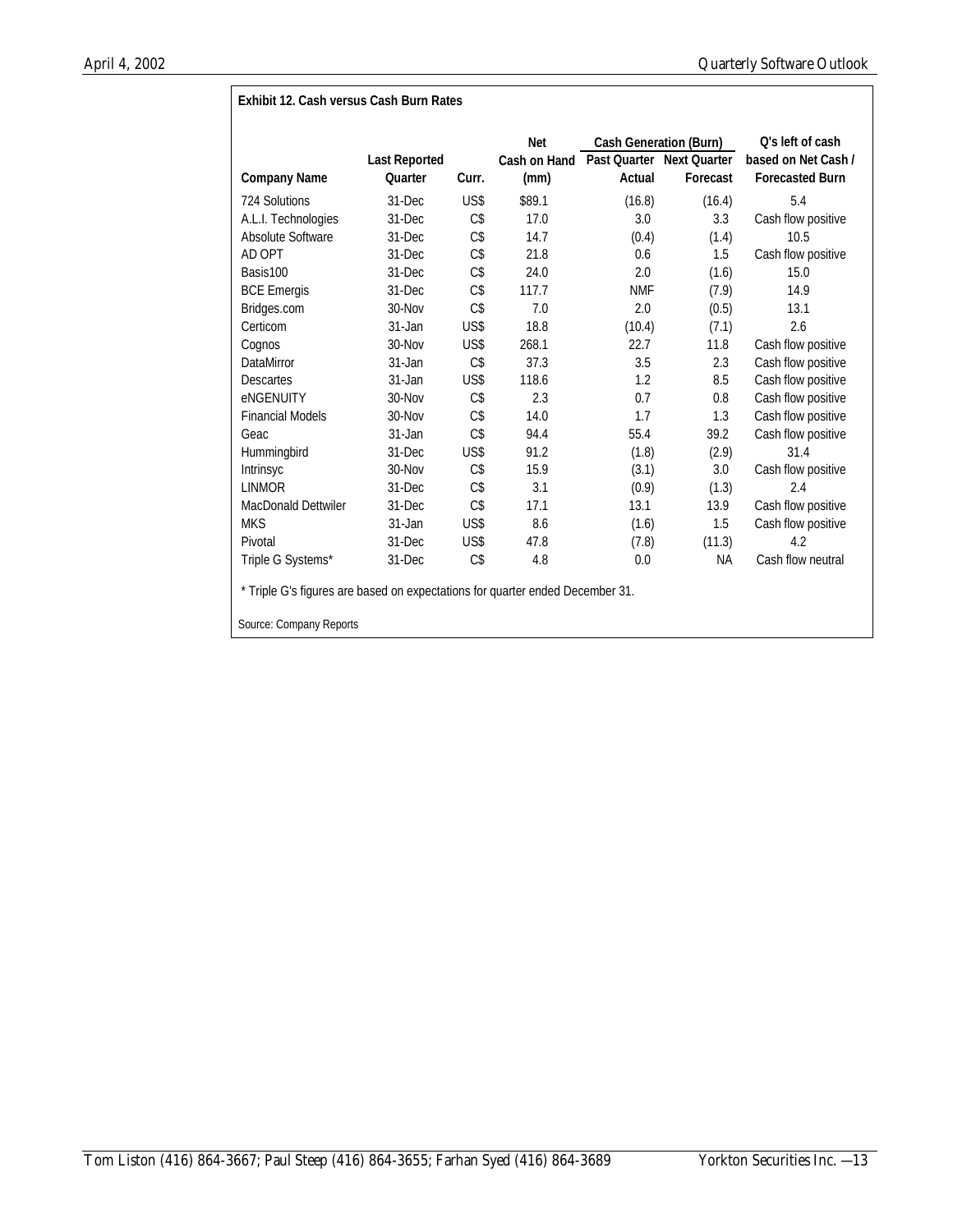|                                     | <b>INTRINSYC SOFTWARE INC. (ICS \$2.40, TSE)</b>      | Previous Day's Volume<br>12-Month High-Low<br><b>Shares Outstanding</b>            | 20,800<br>$$3.34 - $1.12$<br>37 million              |
|-------------------------------------|-------------------------------------------------------|------------------------------------------------------------------------------------|------------------------------------------------------|
| Recommendation:<br>12-Month Target: | $2$ -BUY<br>\$3.60                                    | <b>Market Capitalization</b><br>Float<br><b>Float Value</b><br><b>Index Member</b> | \$89 million<br>36.4 million<br>\$87 million<br>None |
|                                     | Farhan H. Syed, CFA (416) 864-3689; fsyed@yorkton.com | <b>Full Report Issued</b>                                                          | November 2000                                        |

**Recent Events:** The company reported its Q2/F02 results recently and generated revenue of \$3.4 million versus the previous quarter revenue of \$3.1 million. The company incurred a loss of \$0.02 per share versus the Q1/F02 loss per share of \$0.01. Although results were below our forecast, we maintained our estimates for the remainder of the year and are bullish about Intrinsyc based on both macro and microanalysis described below.

#### **Expectations**

*Product*: Intrinsyc introduced the commercial version of its Ja.NET, which complements its bi-directional JAVA-COM bridge J-Integra. Ja.NET allows .NET clients to access Java objects such as Enterprise Java Beans as though they were written in C#. and Java clients to transparently access .NET components. We believe that embedded Web services will play an increasingly important role in Intrinsyc's growth strategy.

*Competitive Environment:* We believe that the connected device and pervasive computing markets are accelerating across enterprises in a variety of verticals, including healthcare, industrial automation and telematics. Companies seeking to provide device and network level connectivity for consumers or enterprises 6 to 24 months from now must act in the 3- to 12-month time frame. Companies that provide solutions that accelerate time-to-market will be in demand and Intrinsyc is among the leaders with proven solutions.

*Financial*: We expect Intrinsyc to deliver approximately \$10 million in revenue in the second half of fiscal 2002 relative to approximately \$6.5 million in the first half. We believe this is achievable given recently announced contracts and what we perceive as an acceleration in the device market described above. We believe that Intrinsyc's channels, such as Avnet in North America and Asahi in Japan, will play a meaningful role in company growth in F2003.

**Upcoming Events:** Intrinsyc will be represented at both the upcoming IBM WebSphere and Microsoft Windows Embedded Technical Seminar Tour. We believe both conferences reflect the firm's push to enter and help to define the embedded Web services market as it evolves.

**Conclusion:** We have a 2-Buy recommendation and \$3.60 target on Intrinsyc.